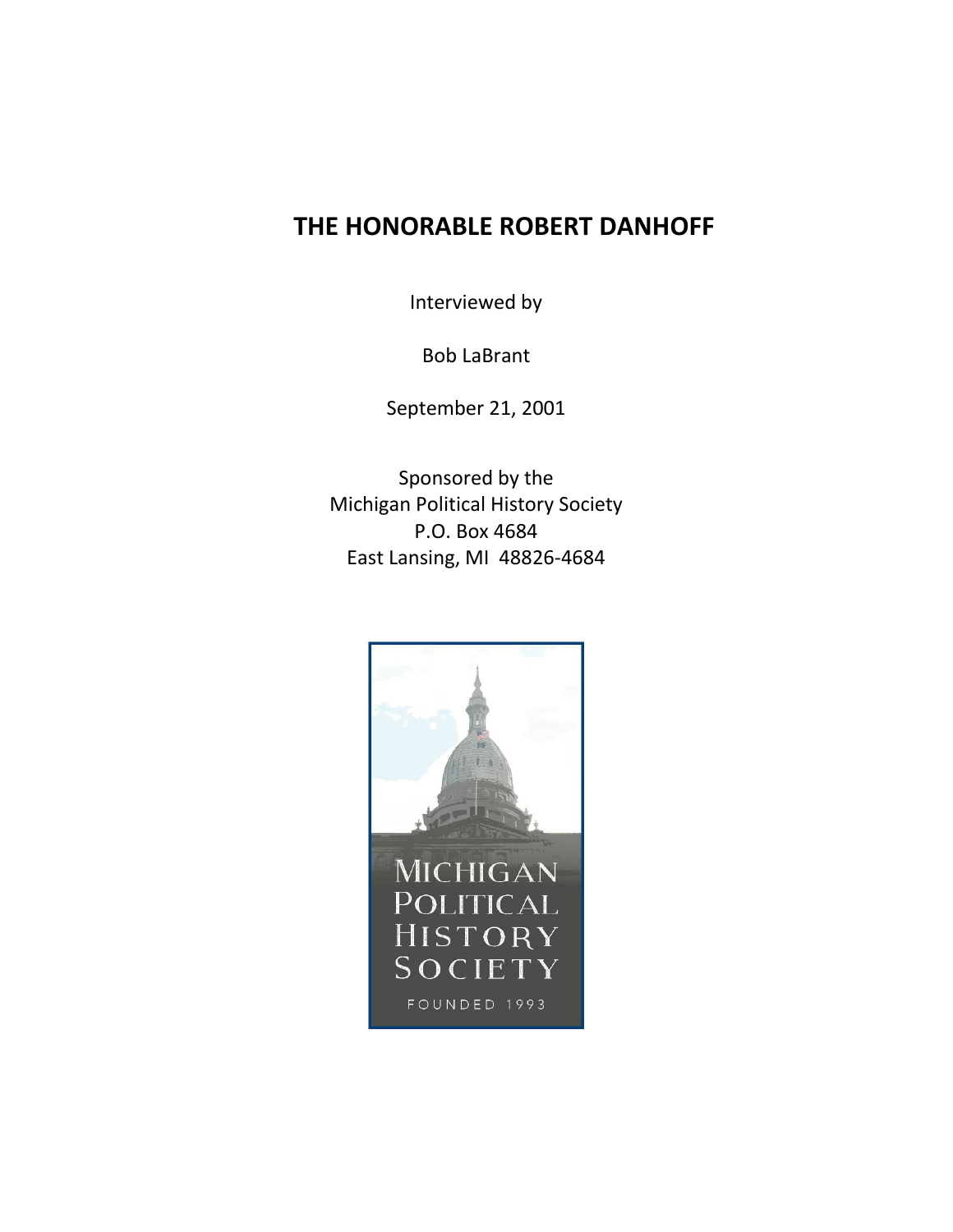This interview is part of the James J. Blanchard Living Library of Michigan Political History. Bob LaBrant: I'm Bob LaBrant for the Michigan Political History Society. I'm speaking today with Judge Judge Danhoff, whose career in law and public service has spanned over 50 years. Judge Danhoff has had a distinguished career as a United States attorney, Constitutional Convention delegate. At the Constitutional Convention, he was the chairman of the committee on the judicial branch. Bob LaBrant: He was a candidate for attorney general. He was in the Romney administration, the legislative and legal advisor, and then for 23 years, a judge on the Michigan Court of Appeals, 16 of those years as Chief Judge. Judge Danhoff: My wife and I went all the way through school together from the beginning, and we got married after we got out of college, and when I got out of college, why, we first settled in Muskegon. The early life politically, well, interesting, I can remember my parents were both active politically, particularly my mother, and sitting on a wagon, I think, holding a flare, and they used to call them torch light parades in little downtown Zeeland. Saturday night was a big time. And so my parents were active politically in the Republican Party. When you come from that side of the state it's Republican. Judge Danhoff: So it goes back a long way. After my father passed away in '58 and my mother still stayed active and she was vice chairman of the Republican County Committee in Ottawa and served on the county Board of Canvassers right up until she died in 1975. So I had a really sort of a background of political activity from the time I was in high school and there on. Bob LaBrant: What attracted you to the law? Judge Danhoff: Oh, I basically, I don't know it just seem very interesting. There were other Danhoffs who were in the law from early on in high school I took debate and things like that and sort of looked to a legal career. After law school we moved up to Muskegon where I went into private practice. But I immediately got active in the Young Republicans with a bunch of young lawyers, some of which were just out of school as I was because they been delayed by the war and we got active in Muskegon County and we eventually, I remember in '52 we took over the county convention from sort of the old guard. Judge Danhoff: And we were all Eisenhower people. That's the first big political campaign that I got into. The older guard was more for Senator Taft. And I could remember going by myself to Chicago and that convention. A friend of mine had been down there, he was an alternate delegate. I slept on the floor of his room in the Steven's Hotel. And we went out to the stadium and watched part of the proceedings wherever Everett McKinley Dirksen pointed to Tom Dooley and said, "You have led us down the primrose path...."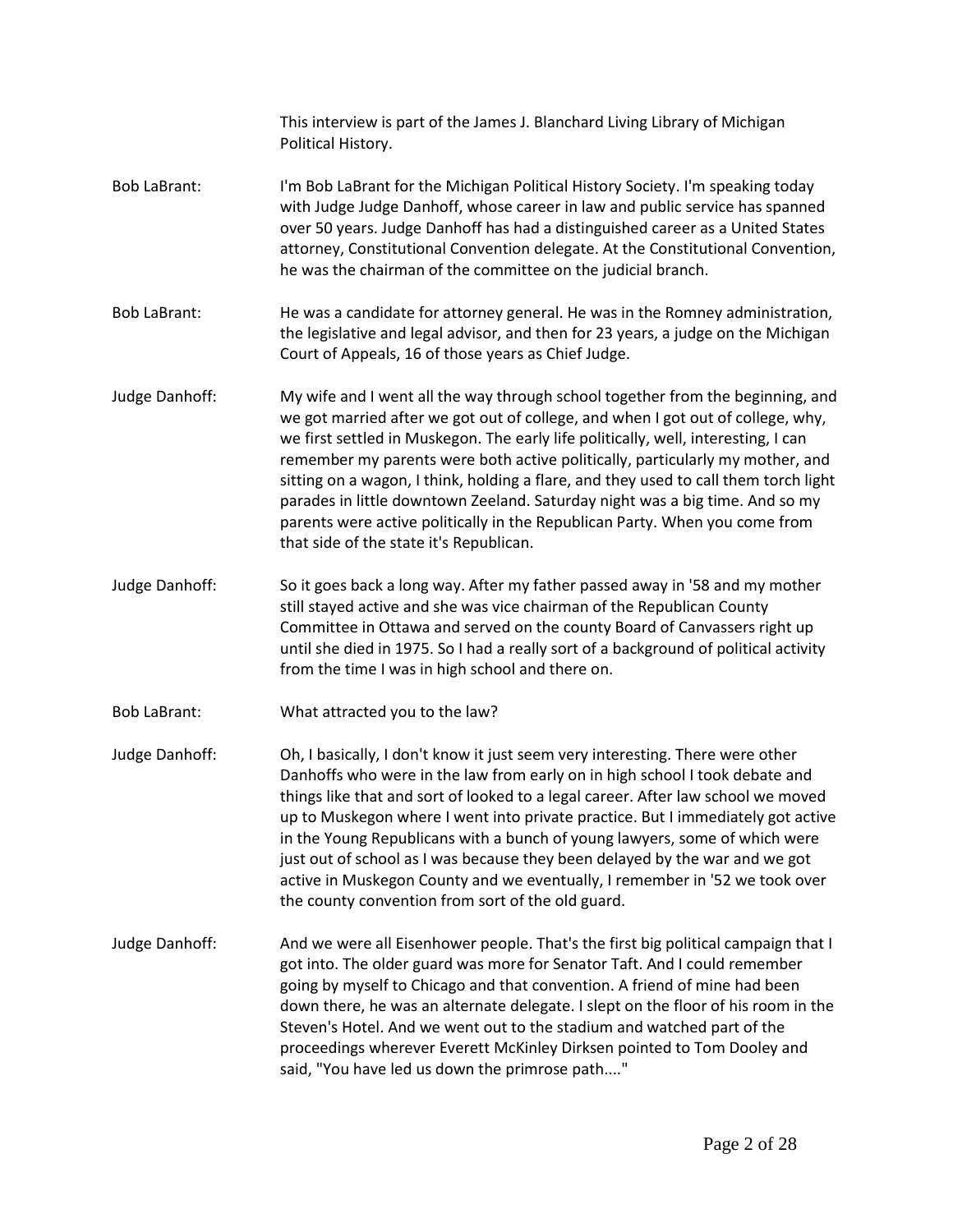- Judge Danhoff: And then I got a call one day in the United States' Senate race. As you know Senator Arthur Vandenberg had died and Blair Moody Sr. had been appointed.
- Bob LaBrant: Blair Moody was a newspaper man wasn't he?
- Judge Danhoff: He was in Washington and Governor Williams had appointed him to the United States Senate and there was a primary going on from John B. Martin who was the Auditor General at that time. And a congressman Charlie Potter, who came from Cheboygan. Well, of course being from Muskegon most of the Republicans were with Martin. I sort of had not committed.
- Bob LaBrant: Where was Martin from?
- Judge Danhoff: Grand Rapids.
- Bob LaBrant: Oh Grand Rapids.
- Judge Danhoff: He had been a state senator and was Auditor General. Pretty well known name there. But I got a call one day from the County Chairman who was a young friend of mine and said, "This fellow Potter's coming to town and we got to have somebody. Do you think you might be interested in his campaign?" I looked around and Charlie Potter was a World War II war veteran. Had both legs shot on or gone by just like John Swainson, except his were above the knee was a congressman.
- Judge Danhoff: And I met the man and I saw running with Eisenhower seemed to me and Blair Moody being the incumbent, be a tough race. And so I said, "yes" and I signed onto the Potter campaign. Potter beat Martin in a primary and got elected. With that came the opportunity. Senator Potter was given the leeway of picking the United States Attorney for the Western District. Senator Homer Ferguson was the senior senator. He said he'd take Detroit.
- Judge Danhoff: He chose Wendell Miles who was the prosecuting attorney of Ottawa County, his father was a circuit judge. I was only three years out of law school but I knew of Mr. Miles, Wendell Miles went to see him in Grand Haven. Said I would be interested in being Assistant United States Attorney and I waited about a week and he called back and said, "Well, if I get confirmed then you're in." So I left private practice and I commuted to Grand Rapids and I went to work for the Assistant United States Attorney. We covered the same territory they do today.
- Judge Danhoff: We had two assistants, U.S. Attorney and two assistants. Today, I think they had something like 31 assistants and we covered the whole deal with the three of us. So I left and I started in the U.S. Attorney's Office as Assistant United States Attorney, three years out of law school. I was pretty good. And I remember the article in the Muskegon Chronicle read, "Local Attorney Starts New Job and Has New Son." And my second son had been born on June 28th and I started the first week in July.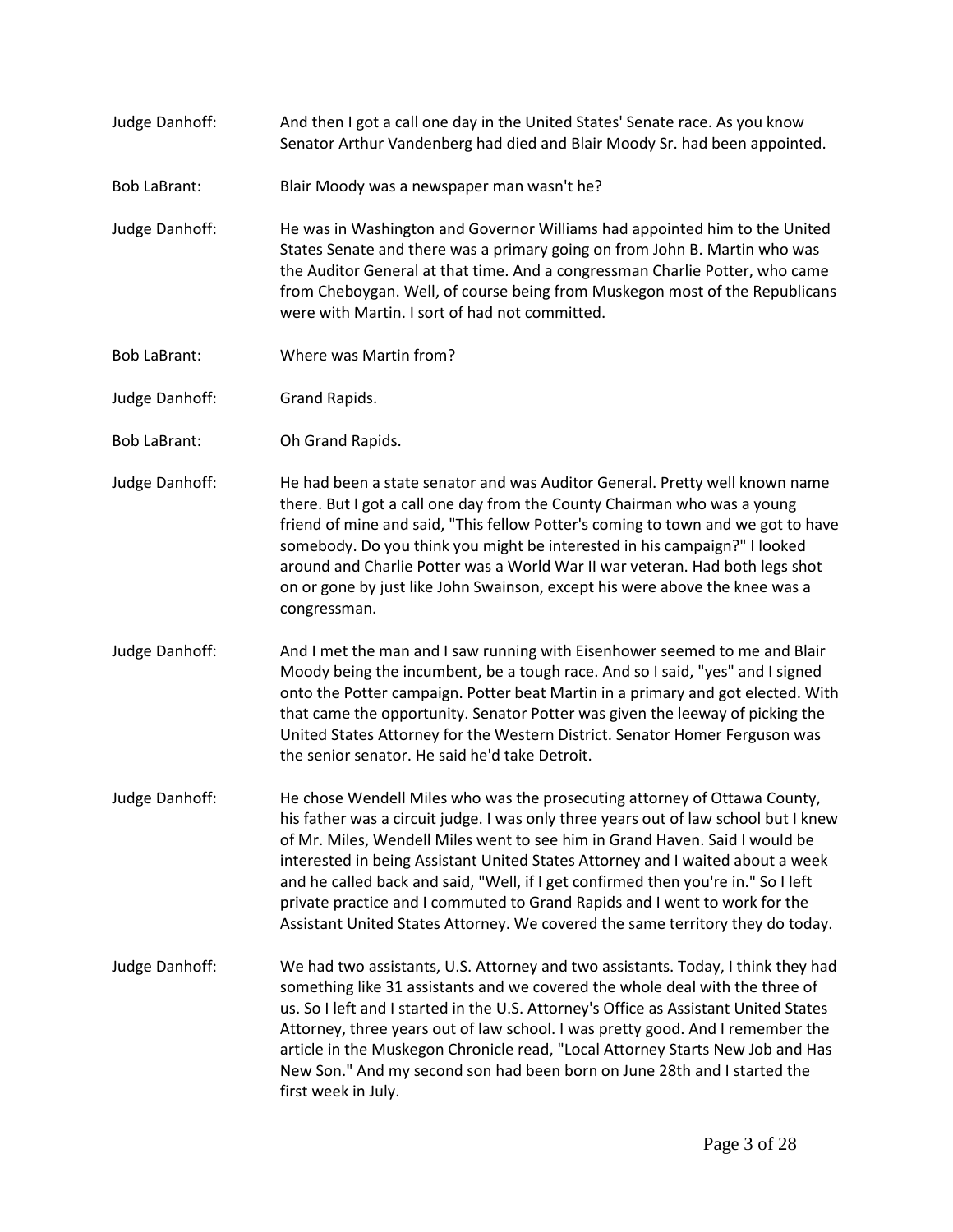Judge Danhoff: So with that I got into the U.S. Attorney's Office. And in those days, not so much today, they are civil service. But it was strictly a political appointed office. I mean you were Republican, so the whole administration changed. And so we replaced Joe Deeb and two assistants and Wendell and I later, a gentleman by the name of Roman Snow, Bud Snow. It turned out eventually that all three of us because judges. Judge Danhoff: Roman Snow became police judge, circuit judge. I went on the appellate bench. Wendell Miles was first circuit in a Federal District. But that was my first socalled political job and I stayed with that through all the '50s and enjoyed it. I enjoyed working with the FBI, the Secret Service. Bob LaBrant: What sorts of prosecutions did you have to do? Judge Danhoff: Oh, we had everything and in those days we were not departmentalized. Whoever walked in. I prosecuted a bank robbery after the fact. I prosecuted the immediate Republican Muskegon County Chairman for mail fraud. Whose daughter and my son started kindergarten together. I went to Judge Miles, later Judge Miles and said, "Maybe you want to take this." He said, "No, it's yours. You started it." Judge Danhoff: And he plead guilty and it was a mail fraud deal. He had a catalog deal. But those types of cases, plus civil cases. Auto accidents, bankruptcy, tax collections. It didn't make any difference because we were so small you just did what you did. Bob LaBrant: In the days before I-96, how long would your commute between Muskegon and Grand Rapids take? Judge Danhoff: That would take a good 30 minutes. It's a lot shorter now. Maybe 15 or 20 at the most with parking. But that was on the old road. But once in a while I had people, you'd be surprised there were other people, some gal worked for the Labor Mediation Board. For a while I commuted with the aircraft recruiter, the Air Corps recruiter who was in Grand Rapids. But I stayed there all the time. I almost moved but then I thought politically, Muskegon were my base. And so we had two children eventually. Earliest part of 60 my oldest daughter was born and Judge Wendell Miles came along and said, "I'm going to seek the Republican nomination for Attorney General in this state." That would be in 1960. Judge Danhoff: And so he had to resign when he got that as United States Attorney. And immediately there were two federal judges to appoint because there was no time and justice. And one of them was Republican nominee and one was a Democrat nominee but they appointed me to be the United States Attorney. Bob LaBrant: And so that was going into 1960.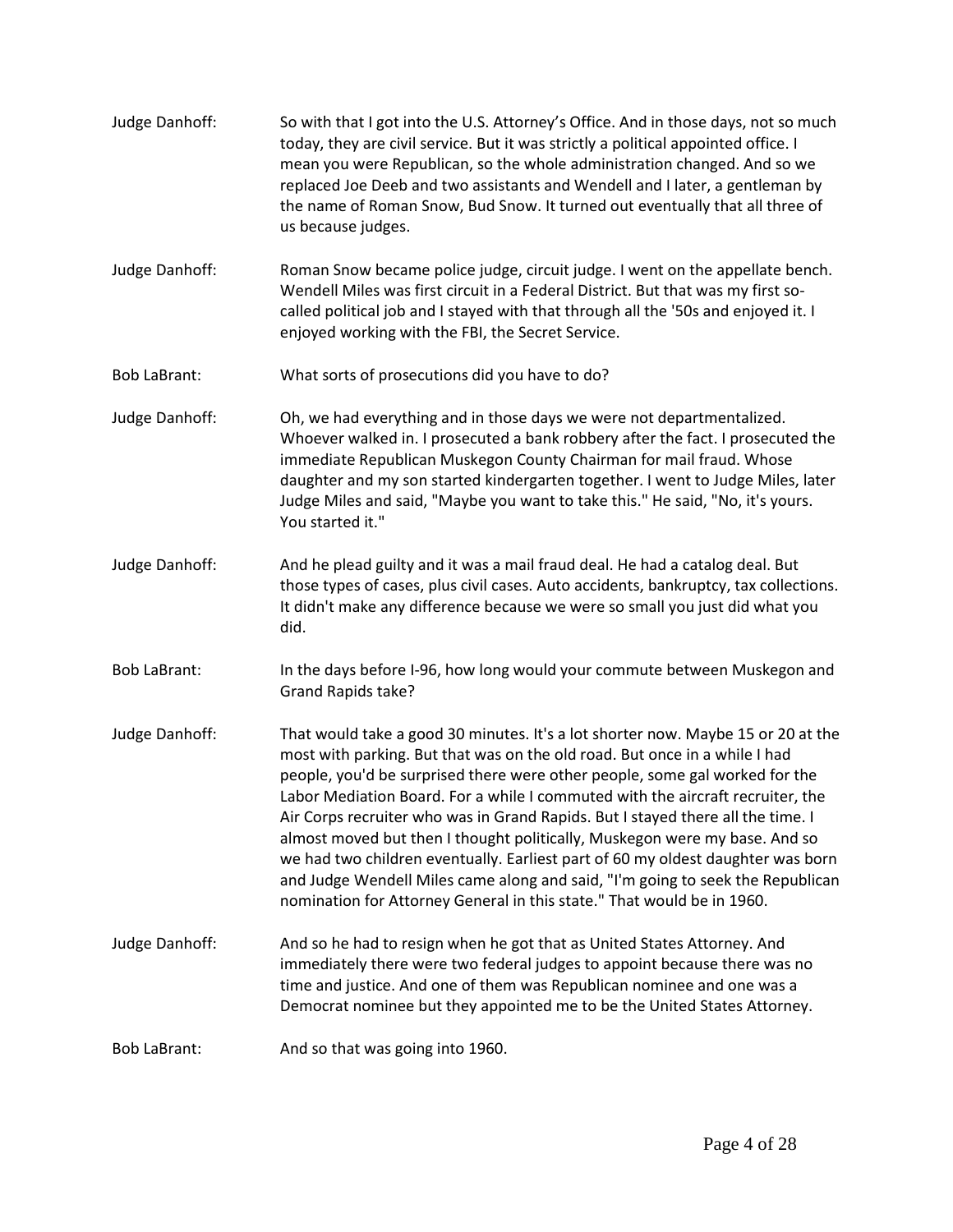| Judge Danhoff:      | Yeah, that takes us about through the '50s. And again, we were active politically<br>because of the Hatch Act. I couldn't be over it. I couldn't belong to the party. I<br>couldn't become a delegate. But we still went to the state conventions, Judge<br>Miles and I. So I stayed active. Early in 1960, before I became U.S. Attorney, I<br>decided maybe it was time for a change. That was going on seven years. I<br>decided I might run for probate judge. We had an incumbent who had resigned<br>to make some more money. Went into the bank as trust officer.                                           |
|---------------------|--------------------------------------------------------------------------------------------------------------------------------------------------------------------------------------------------------------------------------------------------------------------------------------------------------------------------------------------------------------------------------------------------------------------------------------------------------------------------------------------------------------------------------------------------------------------------------------------------------------------|
| Judge Danhoff:      | Governor Williams had appointed a prosecutor, three, four term prosecutor but<br>I checked the results on it. This is nonpartisan. So Justice Department cleared it<br>from the Hatch Act because it wasn't partisan. I analyzed a lot of votes and<br>decided that I would have a good opportunity. Because in a nonpartisan area, in<br>the Democrat areas the fall off in some places was 90% between a partisan and<br>a nonpartisan.                                                                                                                                                                          |
| Judge Danhoff:      | And the Republican areas it might fall off 15%, 20%, 25%. I figured if I could<br>work that I could have a shot. Even though he was the incumbent. So then of<br>course, along comes the presidential fight in 1960 and Nixon and Kennedy were<br>nominated. My mother was a delegate to that one. I got a big long picture with<br>Jerry Ford from 5th District that was Ottawa and Kent.                                                                                                                                                                                                                         |
| <b>Bob LaBrant:</b> | That was in Chicago.                                                                                                                                                                                                                                                                                                                                                                                                                                                                                                                                                                                               |
| Judge Danhoff:      | That was in Chicago. So now I'm the U.S. Attorney and I figured to myself, well,<br>if I don't get elected judge and if Nixon makes I get a pretty leg up, I'll be U.S.<br>Attorney. Miles leaves and says, "If you don't make it as judge." He said, "If I get<br>elected Attorney General maybe I'd like to have you come along as my deputy."<br>So now I got a three horse parlay going into it's called a trifecta, I guess in<br>racing. One should come in the money, don't you think?                                                                                                                      |
| Judge Danhoff:      | No such luck. Nixon loses an extremely close race to Kennedy. Closest race until<br>the last presidential election. Danhoff loses the probate judgeship by less than<br>300 votes out of 41,000. Had a recount in two counties. Miles loses to Paul<br>Adams, later became a Supreme Court Justice. And I'm out of the money. But in<br>that same November election, the people said, we're going to take a vote in<br>April to call a Constitutional Convention. And you look back and all the things<br>that I planned fell through, but here was one that I hadn't even hardly thought<br>of that came through. |
| Judge Danhoff:      | And that was the time that we called it the Gateway Amendment, which George<br>Romney and his Citizens for Michigan were very active. Along with the League of<br>Women Voters to get the signatures. They had to get that on. And it passed and<br>not by that much. I looked it up the other day. Ottawa County, most rural<br>counties voted against it.                                                                                                                                                                                                                                                        |
| <b>Bob LaBrant:</b> | I think Muskegon voted against it.                                                                                                                                                                                                                                                                                                                                                                                                                                                                                                                                                                                 |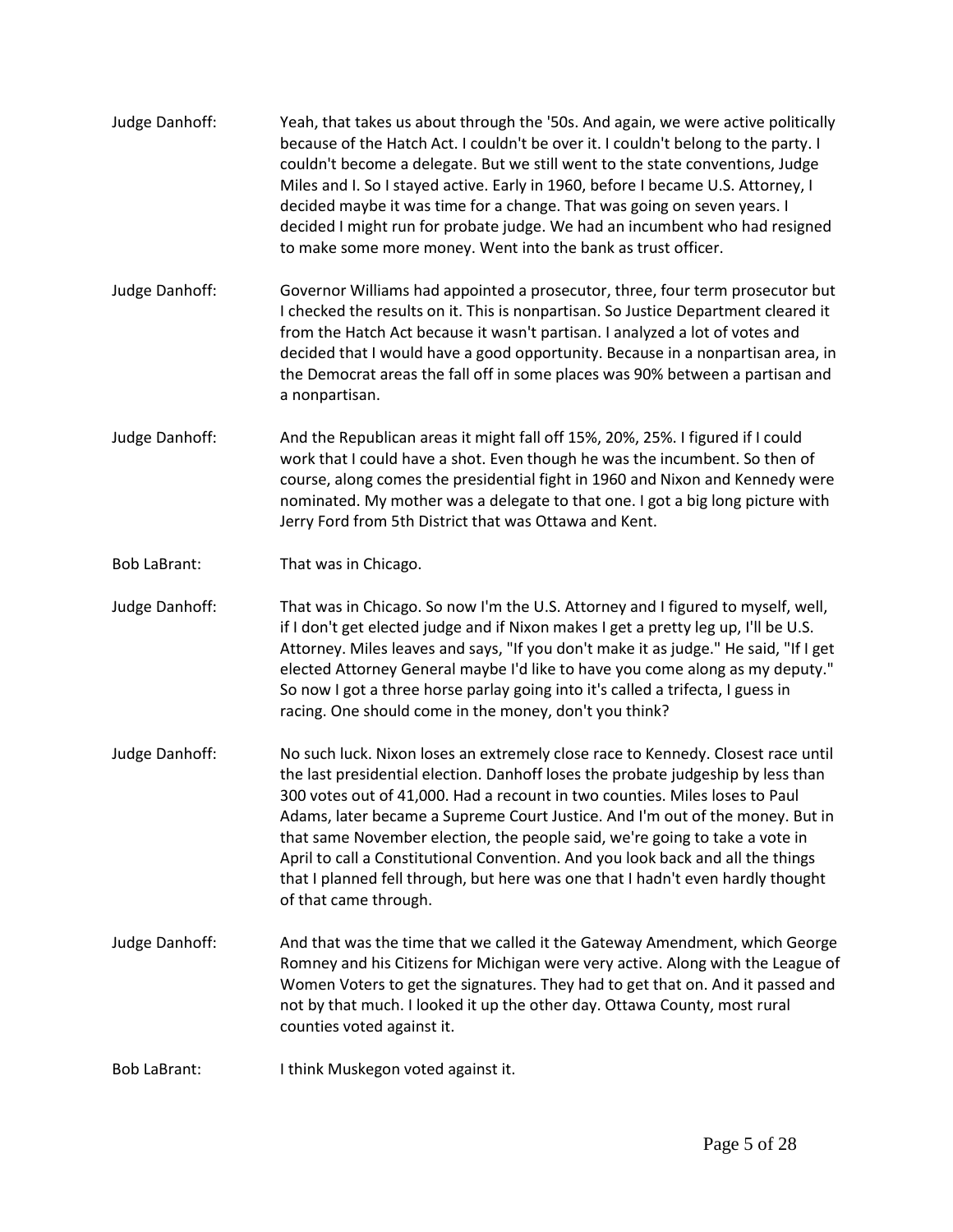| Judge Danhoff:      | It was the metro area that carried the day. Wayne, Oakland, Macomb and even<br>Gus Scholl, AFL-CIO said, yeah, he was supported calling a convention. He<br>thought probably and he was right that there would be better apportionment.                                                                                                                                                                                                                                                                                                                                                                                                                                               |
|---------------------|---------------------------------------------------------------------------------------------------------------------------------------------------------------------------------------------------------------------------------------------------------------------------------------------------------------------------------------------------------------------------------------------------------------------------------------------------------------------------------------------------------------------------------------------------------------------------------------------------------------------------------------------------------------------------------------|
| <b>Bob LaBrant:</b> | Included in the Gateway Amendment there was a change in which the delegates<br>to the convention would be elected. Each State House district and each state<br>Senate district would elect a delegate. If the people approved the call in Apr of<br>1961. After the call was issues why did you choose to run for the Senate rather<br>then a State House district?                                                                                                                                                                                                                                                                                                                   |
| Judge Danhoff:      | First of all, my background in Ottawa was very good. I was of Dutch descendants<br>from Ottawa. My name was well known in the Republican Party not only for<br>myself but through my mother. I figured in Muskegon having just lost a very<br>close election that previous November I was fairly well known. And the area in<br>which I lived in Muskegon was represented by a Democrat in the House. I lived<br>outside the city in those days so that would maybe a tough deal. We had two<br>reps in Muskegon, one was Republican and one was a Democrat. Of course the<br>Ottawa reps, so I figured if I could win that Republican nomination for the<br>Senate seat then I'm in. |
| Judge Danhoff:      | Well it turned out that I put the word out that I was going to run and nobody<br>else got into the Republican primary.                                                                                                                                                                                                                                                                                                                                                                                                                                                                                                                                                                |
| <b>Bob LaBrant:</b> | So you were unopposed.                                                                                                                                                                                                                                                                                                                                                                                                                                                                                                                                                                                                                                                                |
| Judge Danhoff:      | Well almost but now I don't get replaced as U.S. Attorney. I don't hear from the<br>President. I don't hear from Justice. His brother is the Attorney General,<br>Detroit's replaced, Chicago, nothing happens to me. And so one day and it's<br>getting close, I got to get my petitions and get filed. So I sent a wire to Attorney<br>General Robert Kennedy saying, as of next Monday, I quit. Well, that all whoa,<br>what's going on. And a fellow by the name of George Hill who had been a<br>prosecutor in Marquette was Chairman of the Public Service name was in and I<br>knew George, U.S. Attorney team.                                                                |
| Judge Danhoff:      | So George said, "What did you do?" I said, "Well I quit. Why?" He said,<br>"McNamara's been calling me. FBI's in here. They called back, "Can you wait one<br>more week?" So I did. And George came down and I got going and in fact he<br>hired me on as his special assistant, which we had done before in '53. So I had a<br>free ride in the primary. The only money I spent was on a postage stamp and<br>said, "Here." And I think I ran an ad saying, "thank you."                                                                                                                                                                                                             |
| <b>Bob LaBrant:</b> | When was the primary election? In April the voters approved the call for the<br>Constitutional Convention.                                                                                                                                                                                                                                                                                                                                                                                                                                                                                                                                                                            |
| Judge Danhoff:      | Yeah, in August.                                                                                                                                                                                                                                                                                                                                                                                                                                                                                                                                                                                                                                                                      |
| <b>Bob LaBrant:</b> | In August was the primary.                                                                                                                                                                                                                                                                                                                                                                                                                                                                                                                                                                                                                                                            |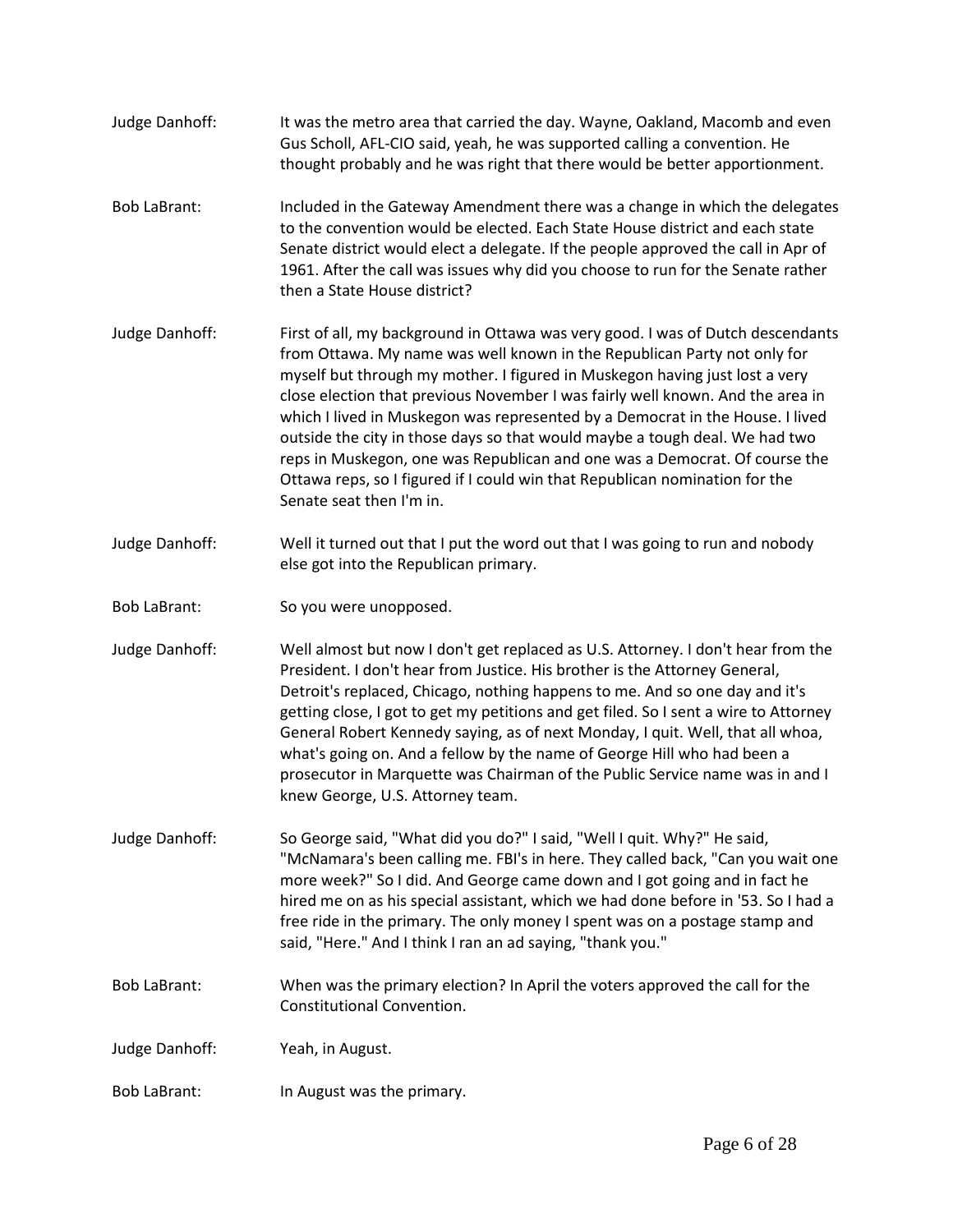- Judge Danhoff: I looked it up the other day was September 12th of '61. And so now I figure I'm in.
- Bob LaBrant: So we're forty years almost to the day.
- Judge Danhoff: Right. And so in fact we met the call to convention in October 3 of '61 and we're having our 40th reunion October 3 of 2001. And so the election comes along and all over the state, it's a special election. Muskegon County, both delegates are Republican. Even though they're close. I mean the district was Democrat. Bill Hanna wins, John Seyferth, former mayor. Of course we win the Rep and I win. You go into Wayne County, five or six seats that were held by Democrat. The Democrats figure if we can win every seat that's Democrat, we will not have a majority but we'll be very close.
- Judge Danhoff: Because in the Senate, you see the Senate was horribly, well, there were three or four Senators in the UP. It was frozen in the old Constitution. Oakland County had one senator, Kent had two. But when the dust all cleared we had 99 Republicans and 45 Democrats. Overwhelming and nobody in their wildest dreams from the Republican side figured, what can we do? And of course, I resigned once I filed and so now I'm elected to the Constitutional Convention and one time I get a call from Grand Rapids. Well John B. Martin becomes the delegate. Paul Goebel, former mayor, Walt De Vries and I get a call that George Romney is going to be in Grand Rapids to meet the delegates.
- Judge Danhoff: I had never met the man.

Bob LaBrant: So you had not been active in Citizens for Michigan or anything like that?

- Judge Danhoff: No. I knew about it but I was not active, primarily didn't interest me and it wasn't activity like that in Muskegon anyway. Glenn Allen, who I later worked with was very active. But anyway, I went down and I met Romney and he seemed very congenital and very dynamic type of individual, mover. But so we convene in Lansing, our called into a caucus and Saturday I think it'll be the 30th of September by George van Person who was in the State Chairman of the Republican Party, who later headed the MMA, former Speaker of the House.
- Judge Danhoff: His father was a minister of my church in New Zeeland for 20-something years. You talk about the little things. Little things that happen to you. Because I'm 36 years old I on 50-something lawyers and we caucus all day at the Civic Center, which was part of the old Elks Temple, next to part of Michigan National, to pick our candidate for President. Candidates George Romney, President of American Motors. John Hannah, President of Michigan State University. Dr. James Pollock, very well-known political science professor at the University of Michigan and Edward Hutchinson, at that time former State Senator, later congressman.

Judge Danhoff: Those are the four. We agree to a 2/3 rule. That is 66 votes for our nominee. Candidates agree anybody who gets 50, the rest of them cave. We caucus all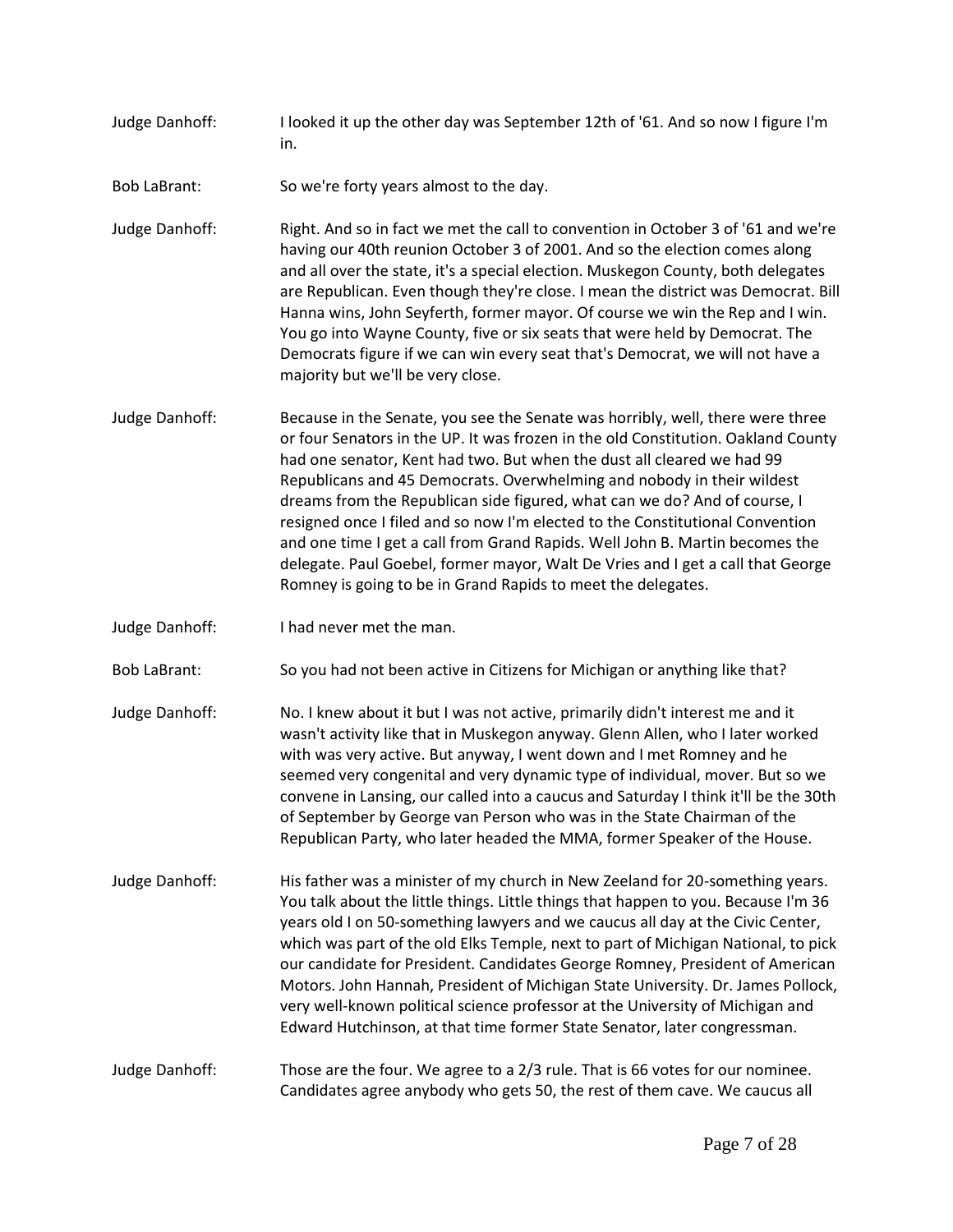day Saturday and we don't come to any conclusion. Romney leads 40 and up and back, George is announcing. Nobody gets to the 50%. Mostly running Romney, Hutchinson, Hannah, Pollock. I would call it a more conservative rural Republican. Romney and Hannah splitting the metro. Pollock getting some support from a new academician.

- Judge Danhoff: But we had nothing. We had urged Steve Nesbitt to run. I say, we, the 9th District, we had caucused one.
- Bob LaBrant: Tell our viewers who Steve Nesbitt was.
- Judge Danhoff: Steve Nesbitt was the former Superintendent of Schools and was the Vice President of Gerber Baby Food in Fremont. And well known in educational circles. I think he served on the State Board of Education. And we had urged Steve to become a candidate for the presidency. Judge Earl Pugsley, retired circuit was from Hart and he was the oldest delegate by the way.
- Bob LaBrant: How old was he?

Judge Danhoff: Late 70's. Because he had retired over 70 from the bench.

Bob LaBrant: Was Jack Faxson?

Judge Danhoff: He was the youngest. Gil Wagner from Lansing was the youngest Republican delegate. But Steve said, "No I don't." And on Monday, we said, "Steve, we got a deadlock, will you run?" Finally, he said, "Okay, if somebody else gets into the act then you can place my name in nomination." Well after one or two ballots I remember I think it was Rockwell Gust, who was a Detroit attorney. One of those who won in a Democratic district came and said, "We got this deadlock. We're going to nominate Bill Cudlip, Dickinson Wright McKean and Cudlip, regent University of Michigan.

- Judge Danhoff: Well good man. With that Steve said, "Okay." So we got somebody from Hillsdale to nominate him, Ken Prettie. As I recall it was an hour in. Our first ballot Steve gets like 30-31 votes, which is pretty good. But I'm no expert at that time but I know enough that if you got a dark horse that if a dark horse stops you got to move forward, you stay the same or slide back you're dead. So we all sort of fanned out. I went out to attorneys that I knew from the U.S. Attorney's Office.
- Judge Danhoff: Frank Millard, the last Republican Attorney General with Flint, I talked with him. I happen to know there was a fellow by the name of Kent Lundgren. Well Kent had been a State Commander of the American Legion. My mother was very active. She was State President of the American Legion Auxiliary in 1940. So he knew her and we went out. And Don Seyferth, former mayor, he went out to contact mayors and municipal league people. Pugsley went after the other five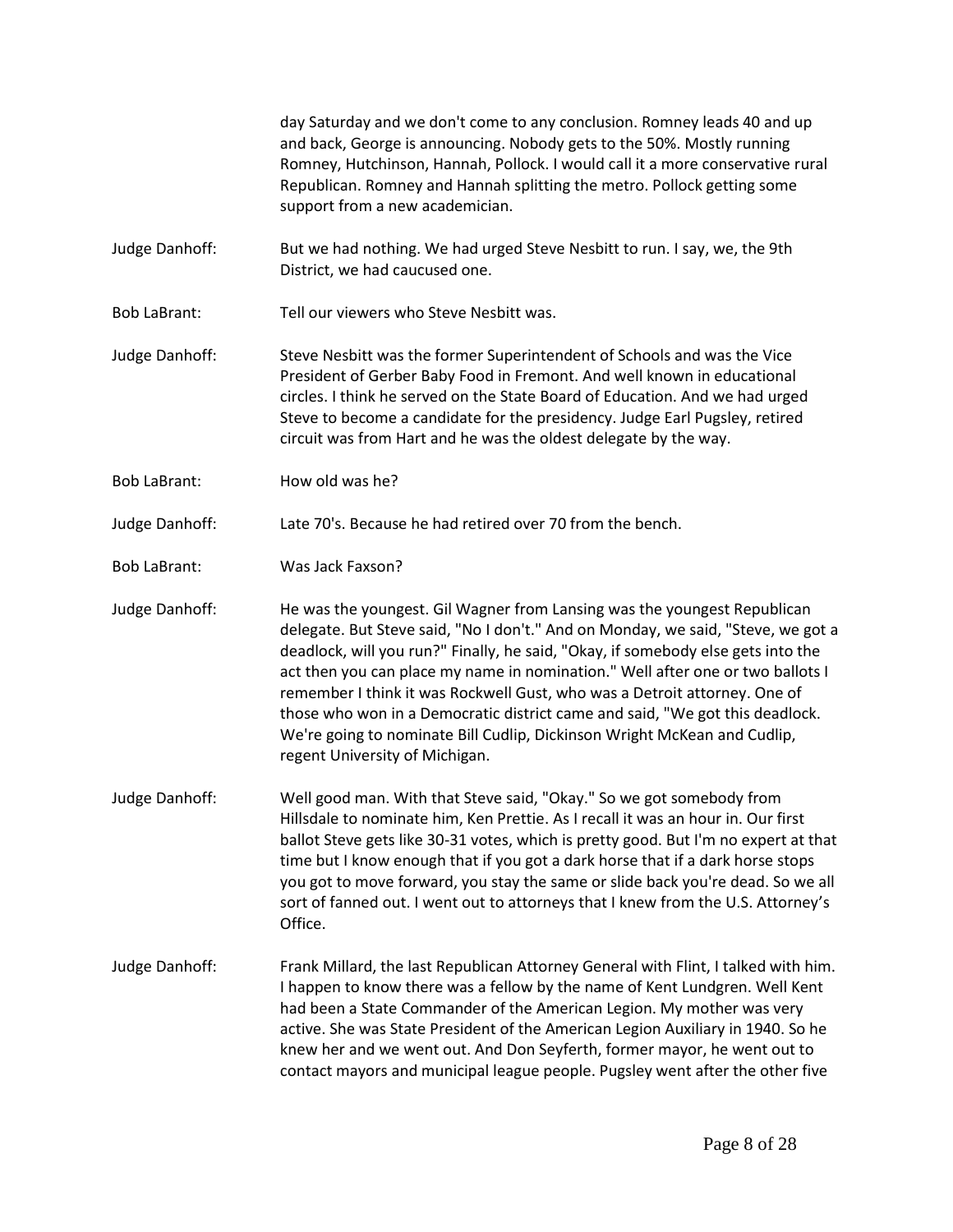circuit judges. Walt De Vries came around and he was supporting around and he said, "Well, what are you going to do?"

- Judge Danhoff: I said, "We're going to move. Not knowing." And we went from 41 to 42 and so now we can smell it. So we really went out and pushed. I think it was on the third, maybe the fourth. Steve got the magic number 50. Well Hannah, gets up makes it unanimous, Pollock, Hutchinson, reluctantly Romney. Very reluctantly. So now Steve is it. And we agreed ahead of time we're going to divide the committees 2-1 Republican, give the Democrats a Vice Chairman, give the Democrats a Vice President. They were meeting at the Kellogg Center. We were downtown. It was getting later in the afternoon so Steve Nesbitt offers a vice presidency to Hutchinson and he says, "Yeah."
- Judge Danhoff: He looked around and he couldn't find George Romney and he saw me and he said, "Bob, will you go find George Romney and tell him if I would like him to be the vice president will he take it?" I said, "Sure." But I couldn't find him but I found Art Elliott who was from Oakland Republican County Chairman. I said, "Where's Romney?" He says, "Oh, he's in there in an office talking." Well, I later found out he was talking with Van Dusen, could be Martin. "Why?" "Well," I said, "Nesbitt wants him to offer him the vice presidency and wants to know if he'd take it?"
- Judge Danhoff: Oh Art said, "Yeah." And go in the office and he's in there and in there and in there comes back, "Guys well what's the answer?" He said, "I couldn't get an answer. He's thinking about it." I go back to Nesbitt I said, Steve said, "What'd he say?" I said, "I couldn't get an answer. He didn't say anything. He's thinking about it." Well, now we're agitating to go out to Kellogg Center and Steve was not happy.
- Bob LaBrant: Little perturbed.
- Judge Danhoff: Well, we're getting a little anxious. He said, "You go back and tell them he's got one minute, or he's going to somebody else." Well, it would probably go to John Hanna, you see. Steve was trying to get the conservative group and the moderate group to put him in it. I went back, ] in and out, yeah, he'll take it.
- Judge Danhoff: I found out later that Romney was harboring some sort of an idea of coalition with the Democrats, and he had worked on it, and to their credit, I think people like Dick Van Dusen, who later served him as secretary, and John Martin said, "You can't do that." We were elected partisan, the caucus has spoken.
- Judge Danhoff: So, he takes it, George Van Person puts together a committee to go meet with the Democrats. I think he'd conferred with Steve, and lo and behold, one of the names he mentioned is Judge Danhoff. Why? Because I think I knew him and it was fine. So, I helped Steve out, and we have no idea what we're gonna do, we haven't even organized it.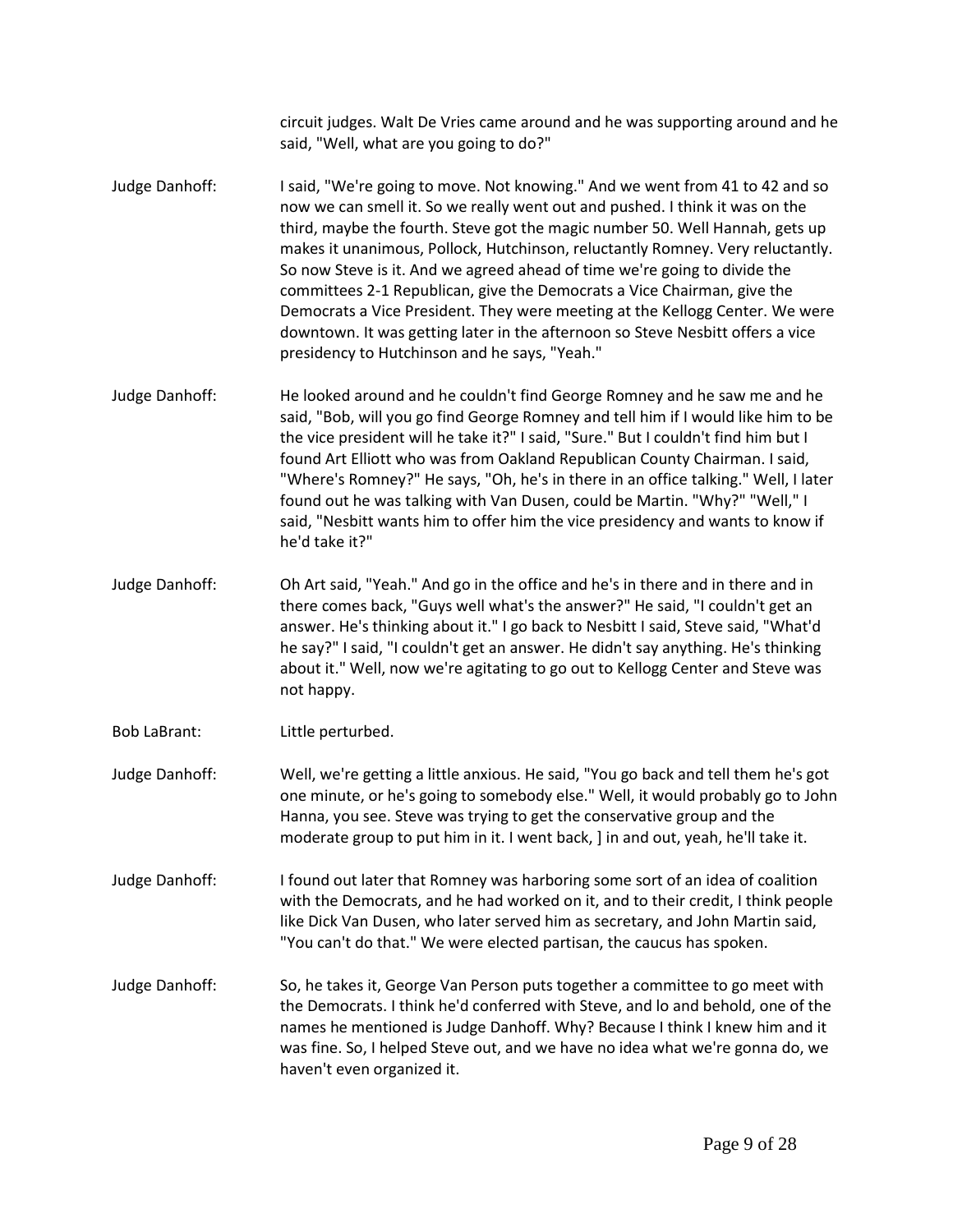- Judge Danhoff: But, I had helped Steve get elected as president. So, now people come down after our first day. We convene here on Tuesday. Jim Hare reads the deal and beforehand somebody says "well you helped prepare Resolution, I think it's number three or four. First one was for Steve. He's nominated by the Republicans, Democrats. And the second one is for Fred Chase to become our secretary. The third one or fourth one I wrote up is to stay in Lansing cause we were autonomous, we could have gone to Mackinac Island, any place we wanted. But Jim Hare had put together and got some money and fixed up the civic center, but on the comb that wasn't a place to go. I think Howard Stoddard may have had a sum in that. And under Governor Swainson's, so anyway I sponsored that gym and Mr. Harris, Secretary of state came to me that same day. He said "Boy, you took a load off my mind, I'm glad to get that through because I got all this time and money invested."
- Judge Danhoff: And so that was my acquaintanceship. Well then we all put down what type of committee we wanted, and we had divided up and there was a committee on administration, Headed by Walt De Vries. Walt later served on Romney's staff and so we do that. Steve had total control over the appointment, just like the speaker of the House he had full control but we all helped him collate things, we didn't have any staff. We were hiring secretary stealing from the legislature, they were getting mad at us.
- Judge Danhoff: I helped Steve do that and he had an office in the civic center, off the auditorium and I was in there talking. It was on a Monday night, we met like 8 o'clock and then Tuesday, Wednesday, Friday mornings. We got fifty-four lawyers somewhere. Last republican Attorney-general, six former circuit judges, presidents of the state bar. He said "I'm going to announce the committees tonight, I put you on judiciary or committee on Judicial branch." Which I wanted, I said "Thanks very much." I always remember because it's a real pivotal point in my political career. I sort of turned to leave and he said, "I made you chairman." And I said "You made me chairman?". He said, "Yeah", he said "I know". I'll never forget it." Some of those are gonna say you're too young, maybe not]". But he said, "I think you'll do okay, you'll do fine."
- Judge Danhoff: Well, now I'm part of the leadership of the Convention and our committee was twenty-one in number, seven democrats. All lawyers but one. Sydney Barthwell was a black democrat, nice fella. He was a pharmacist from Detroit. We had been haggling in Committee over something one day and he walked in with the largest jar of aspirin I had ever seen. Put em right down in front and said "I'm tired of getting headaches from all you lawyers."
- Judge Danhoff: But that allowed me, politically, to work with a committee. We would meet with Steve, the committee chairman, how we're coming. From that, to be quite honest from you, I got some very good press. I remember those days the press was primarily written press. Television was just coming into its own. The only television interview I had was I think WKAR had a fellow there which you couldn't get back in Grand Rapids. But I got a great article in the Booth newspapers by Bill Calsey about my committee would finish on time. Jim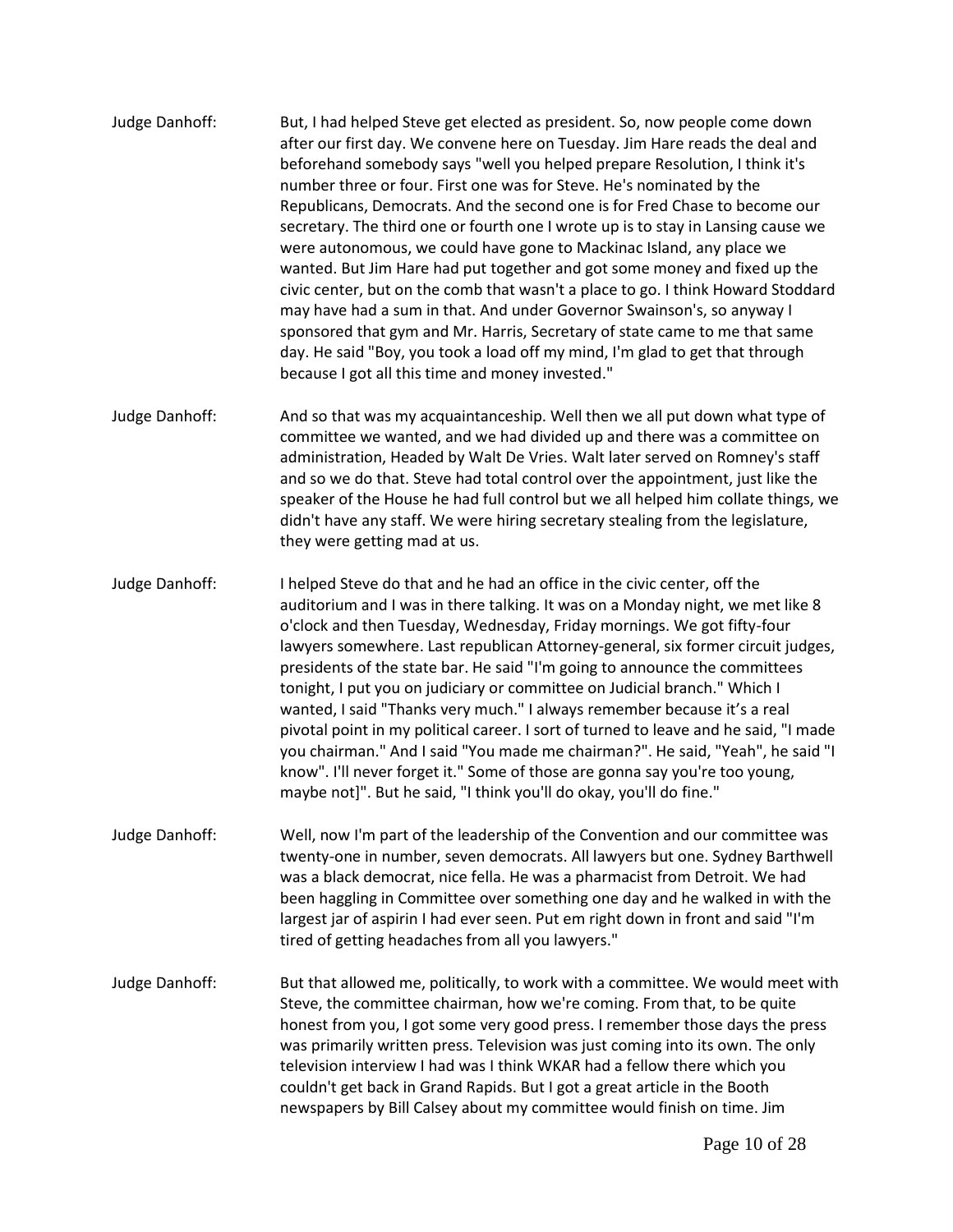Robinson, after it came out. Jim Robinson later was with the free press, he served for Soapy Williams press age in the '66 Senatorial. Died only a couple years ago. I hadn't said a good word about republicans in years, came out with something, a friend of mine called me said "You gotten Sunday, you got the free press. He said, "Go buy it." So, I rush over to the store and there's an editorial on the editorial, something about when the good awards are passed out, Judge Danhoff ought to get one.

Judge Danhoff: With all the contacts I made, why we go in and George Romney now announces to become candidate for Governor in February '62. If George Romney had been president of the convention, he never could have run for Governor. Or if he had, he would have torn the convention apart. Because from then on in, as far as a Democrat delegates were concerned, he was always suspect. Looking at becoming candidate for Governor. Even as far as real conservative republicans, cause they viewed Romney as sort of a moderate, not that they didn't like him.

- Judge Danhoff: There's a great deal about what offices are gonna be appointed, what offices are gonna be elected. Well most of us were for cutting it down, the democrats, since they held all the state elective offices, they wanna keep electing. Highway commissioners, state superintendent, auditor. We wanted to get rid of it. Some of the conservative republicans didn't wanna change that. So, there's the great compromise between George Romney and D. Hale Brigg, which the upshot of it was, the Governor-Lieutenant and Governor run together. That was not opposed. Then the auditor-general be appointed by the legislature, we'd have a state board of education, they would elect the state superintendent. Highway commission would replace the highway commissioner. You would elect a secretary of state and Attorney-general.
- Judge Danhoff: There were a number of us who said, you appoint in the federal system, you appoint the attorney-general, why not here? We wanted independent. Why the secretary of state, I don't know. The secretary of state's office basically, it's not a policy making office. It's like a county Clerk, they collect records, driver's license, auto accidents, driver's license, license plates. They run elections. That was the compromise that came through.
- Judge Danhoff: Well the press said that D. Hale Stole Romney's pants.
- Bob LaBrant: Bob, tell our Audience about D. Hale Brake.
- Judge Danhoff: D. Hale Brick was a former state senator who later became the State Treasurer for a number of years. Was a candidate for Governor in '52, I think. Did not make it up until we abolished the election of a state treasurer, he was the last republican elected state treasurer. Very much oriented towards township government, very fine man. Did not look like he had a sense of humor, but he had a great one. He really did. Came out of Montcalm County. His son was a professor at MSU, Department of Agriculture, for a while. It happened that D. Hale granddaughter and my daughter became the best of friends at East Lansing High School, Alyssa.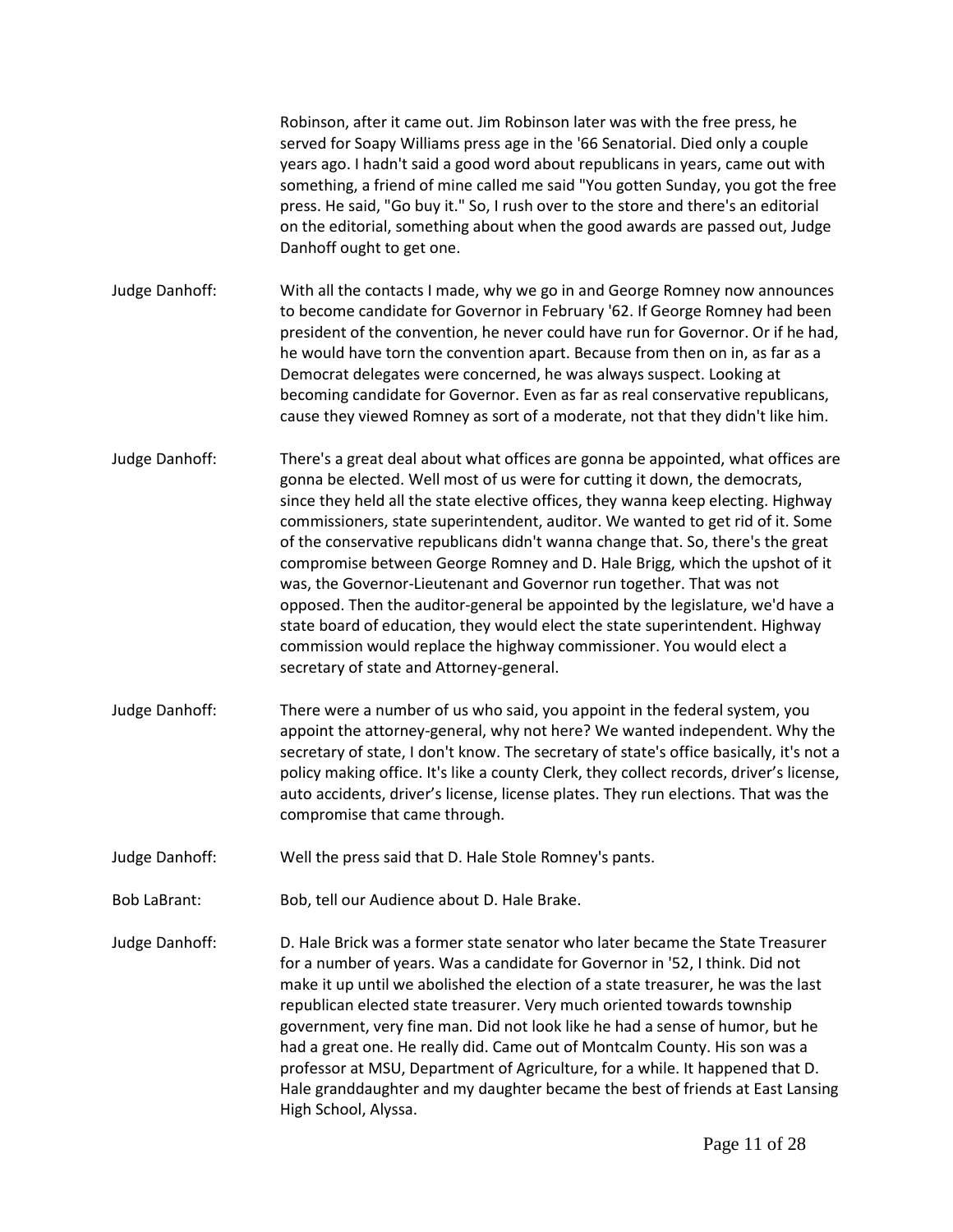Judge Danhoff: So I got to know D. Hale, but he was conservative, township oriented for a while was I think head legal council for the township Association here in Lansing. But he was not unreasonable. I know one of the things that I was concerned about was the fifteen-meal allocation. Maybe you don't remember, but every county would have an allocation board. Well the old boards of supervisors were run by the rural counties, the sparsely populated. The cities had very little say, which we changed it to allow the county government. They would haggle who would get the last half meal or something. Some of us went. D. Hale was one of them, we said, "Look, you ought to change that." Out of which came the idea that the county as you have in Ingham can now vote and fix the allocation up to eighteen meals, and it stays that way 'til it's changed by vote. The counties would be hassling for a slice, the townships, school districts, whatever. Judge Danhoff: He was not totally obstruction, but he was conservative. I enjoyed working with D. Hale and worked with him after in the Governor's office. So one night we met and D. Hale came with a pair of jeans or bib overalls, came to George Romney because the press said he had stolen his pants. And we went from there. Bob LaBrant: Would you tell us when the convention met, would it meet from Tuesday's through Thursday's? Judge Danhoff: We normally came in on Monday night, 8 o'clock. We worked 'til Tuesday, Wednesday, and Thursday and Friday 'til noon. Now in the early stages we probably didn't go that long. But when we got into floor debates, we were there, we were on the floor. We worked it article by article, paragraph by paragraph. I assigned out to various people in my committees, the district courts, probate courts, circuit courts, court of appeals. Some things went through easily like judicial article, like court of appeals, there was no question we were gonna have it. Circuit Courts stayed the same, we agreed to abolish the Justice of the Peace and Circuit Court Commissioner, municipal Courts, but we didn't have time to lay it out. There's a lot involved in the fines, and who gets the money. So we said to the legislature, "You got five years." Bob LaBrant: For our audience, could you tell us how the justice of the peace system operated? Judge Danhoff: Well Justice of the peace were in counties and cities and they were a judge. Bob LaBrant: But you didn't have to be an attorney to be a justice of the peace? Judge Danhoff: Anybody. In some areas it was very profitable because you got all the speeding tickets and Justice of the Peace meant justice for the plaintiff because unless he found you guilty and fined you, he couldn't assess cost and the only way he made any money was on cost. So, the fine would be twenty dollar fine and five dollar cost. The JP got the five bucks.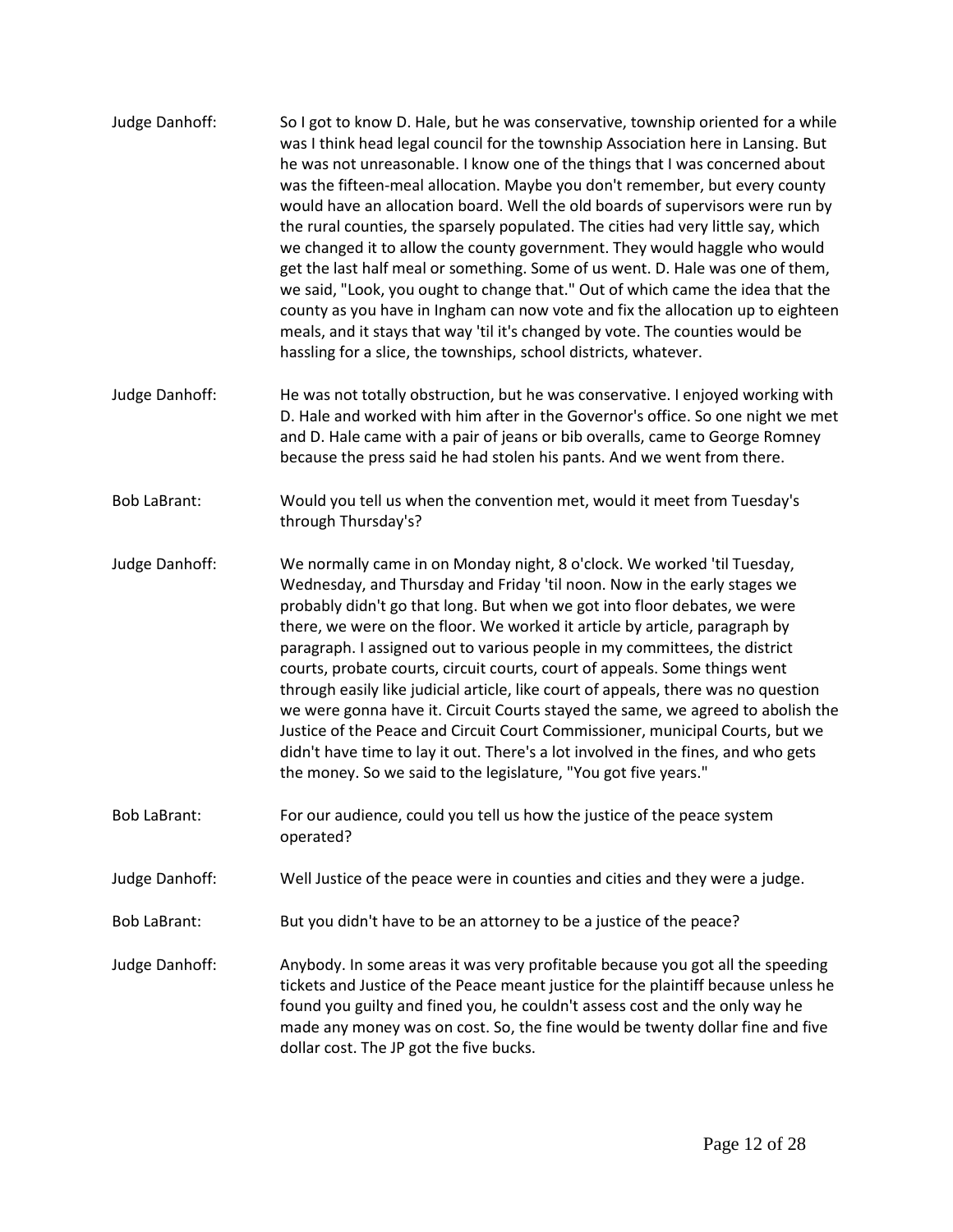Judge Danhoff: Probate Courts were paid on that sometimes, by orders you got. Well, we didn't think that was kosher and the bar was very active, so we abolished that. Bill Ford was an attorney, he was a justice of the peace in Taylor Township.

Bob LaBrant: He later became a member of Congress.

Judge Danhoff: Right. He told me, because he was my Democrat Vice-Chairman, I forget how many thousand dollars a year he made because he got all the tickets between Detroit and Toledo and U.S twenty-four and five. That's before I-75 is built, you see. But he voted for it, he said "I'm killing myself", because he won't to become a state senator in congress.

- Judge Danhoff: We debated every debate, judicial wise, how to select judges. We went every way, up and down. Finally, it came down, Justices were not going to change. There was a concentrated effort by a number of Republican attorney's and almost all the Circuit Judges, to divide the supreme court into districts. Make Wayne County district elect two, and then five separate districts. Well that was a system then in Illinois, and we checked it and it was horrible because your parochialize the judges and if you're gonna appoint, if you're gonna elect, you gotta go state-wide. I opposed that and it came back on third reading, I think it had 45 names on it, probably one of the most I impassioned, maybe the only one I made. Out of the forty-five who signed, only forty-three voted. Two guys said your speech changed my mind. The quid pro quo elect the court of appeals judges from districts and that was the quid pro quo, which worked out.
- Judge Danhoff: Was one of the reasons I got this article by Robinson saying I had gotten something through. Cause we could have had a deadlock.

Bob LaBrant: The Supreme Court at the time was eight justices.

- Judge Danhoff: It was eight. And so what happened was if you appeal from the circuit Court, and split four to four you were firm, you had to get five votes to reverse. The idea being that the trial judge was the fifth vote. We had justices, almost all appeared, not all. Dethmers appeared, he was for the appointed plan, some sort of what we call Missouri. George Edwards came, he was all for election. It all depended how you got there, your background, you know?
- Bob LaBrant: But your committee recommended that the size of the court be reduced.
- Judge Danhoff: Once we got the court of appeals, we set the first vacancy caused by death will not be filled cause then we debated whether to go for eight to nine, or eight to seven. We finally checked other States, and seven for our size seems to work, and it does. And so we had that. The convention begins to wind down, Romney's gonna be the gubernatorial candidate. I decide to run for Attorney-General. I utilized my contacts from Con Con, very specifically.
- Bob LaBrant: But this time Frank Kelly had recently been appointed attorney-general.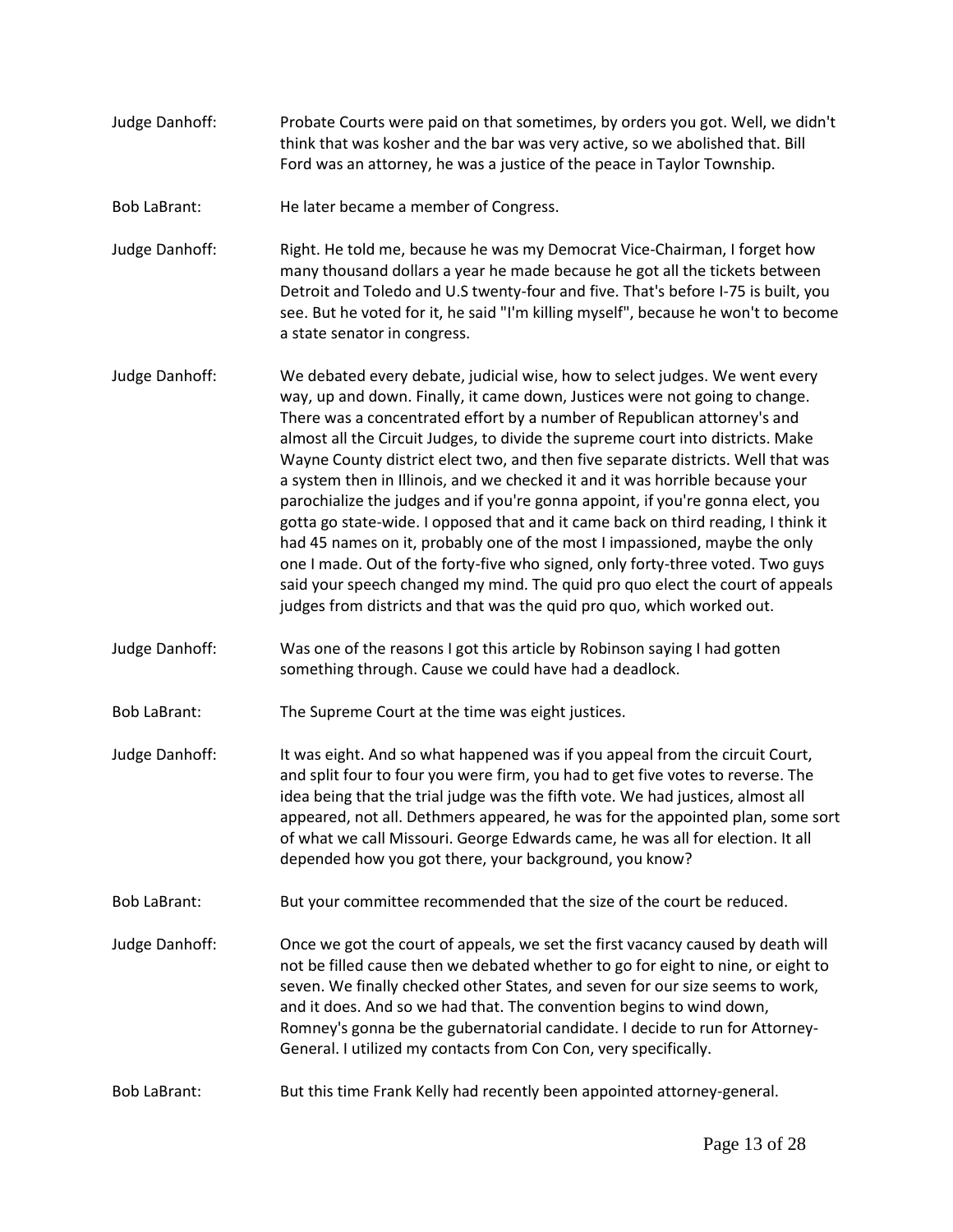| Judge Danhoff:      | Frank Kelly was appointed by Governor Swainson to be attorney-general I think<br>on January 2, 1962. Paul Adams got elected the supreme court. So, on January 2<br>of '62, Frank J. Kelly, who nobody really heard of came from Alpena was<br>appointed by Governor Swainson to be the Attorney-General. I decide to run<br>with Romney, I utilize all my delegate contacts, which were state wide, Upper<br>Peninsula, Wayne County. Romney did not sit down and pick his slate, per se. He<br>did hold sessions with what he called leadership County Chairmen, District<br>Chairman. Where was there consensus while my name was in there, going,<br>going, going.                                        |
|---------------------|--------------------------------------------------------------------------------------------------------------------------------------------------------------------------------------------------------------------------------------------------------------------------------------------------------------------------------------------------------------------------------------------------------------------------------------------------------------------------------------------------------------------------------------------------------------------------------------------------------------------------------------------------------------------------------------------------------------|
| Judge Danhoff:      | Had one little fluff going on, Glen Allen from Kalamazoo, he wanted on the<br>ticket. I'm from Muskegon, West part. The Governor want Bill Seidman, to be<br>the Auditor-General candidate. Well he's grand rapids, now how much West<br>Michigan you gonna have? Well fortunately, we had Romney from Oakland<br>County, the Lieutenant-Governor candidate was Clarence Reed, who had been<br>lieutenant Governor. Norm Stockmire was Otto's son wants to be on the ticket.<br>So they go round and round, and finally they announce some of the Kent<br>delegates, they weren't too sure whether Seidman was Republican or Dem. But<br>see, Seidman had advocated an income tax, which Romney believed in. |
| Judge Danhoff:      | I remember Walt Russell was the chair with along with Paul Goldwell, became a<br>good friend of mine. And they said around me, "Okay, we'll go with Seidman,<br>but that's after Danhoff is nominated, because the Auditory-General followed<br>the Attorney-general. So, I got nominated and we were in, had no money in the<br>campaign. Basically, those days you ran hoping that the ticket. The polls looked<br>good for Romney, very good up until the last weekend.                                                                                                                                                                                                                                   |
| <b>Bob LaBrant:</b> | That was the Cuban Missile Crisis?                                                                                                                                                                                                                                                                                                                                                                                                                                                                                                                                                                                                                                                                           |
| Judge Danhoff:      | Yeah, we went through the Missile crisis. This is '62.                                                                                                                                                                                                                                                                                                                                                                                                                                                                                                                                                                                                                                                       |
| <b>Bob LaBrant:</b> | Yes.                                                                                                                                                                                                                                                                                                                                                                                                                                                                                                                                                                                                                                                                                                         |
| Judge Danhoff:      | Yeah that's right. Cuban missile crisis, plus we had a congressman at large going.<br>It looked like Al Bentley was going to win and suddenly the polls began to shift,<br>what looked like a two-hundred and fifty thousand vote Romney win is down.<br>Romney wins by eighty-thousand. If Romney wins by two-fifty, three hundred,<br>maybe I win. But I lose by about a hundred and fourteen or something. Seidman<br>gets pretty close. Clarence Reed got very close to Lesinski. But anyway, Romney<br>is elected.                                                                                                                                                                                      |
| <b>Bob LaBrant:</b> | The fact of the matter is, you held Frank Kelly probably was closest electoral<br>margin in all the years that he ran for Attorney-general.                                                                                                                                                                                                                                                                                                                                                                                                                                                                                                                                                                  |
| Judge Danhoff:      | I used to write the candidates after that in '64, '66. I tell them, "Look, I started a<br>'I ran against Frank Kelley' Club. I got 48% plus the vote. If you do better than<br>that, I'll buy your lunch." I never had to buy any lunch. The closest one was '66,                                                                                                                                                                                                                                                                                                                                                                                                                                            |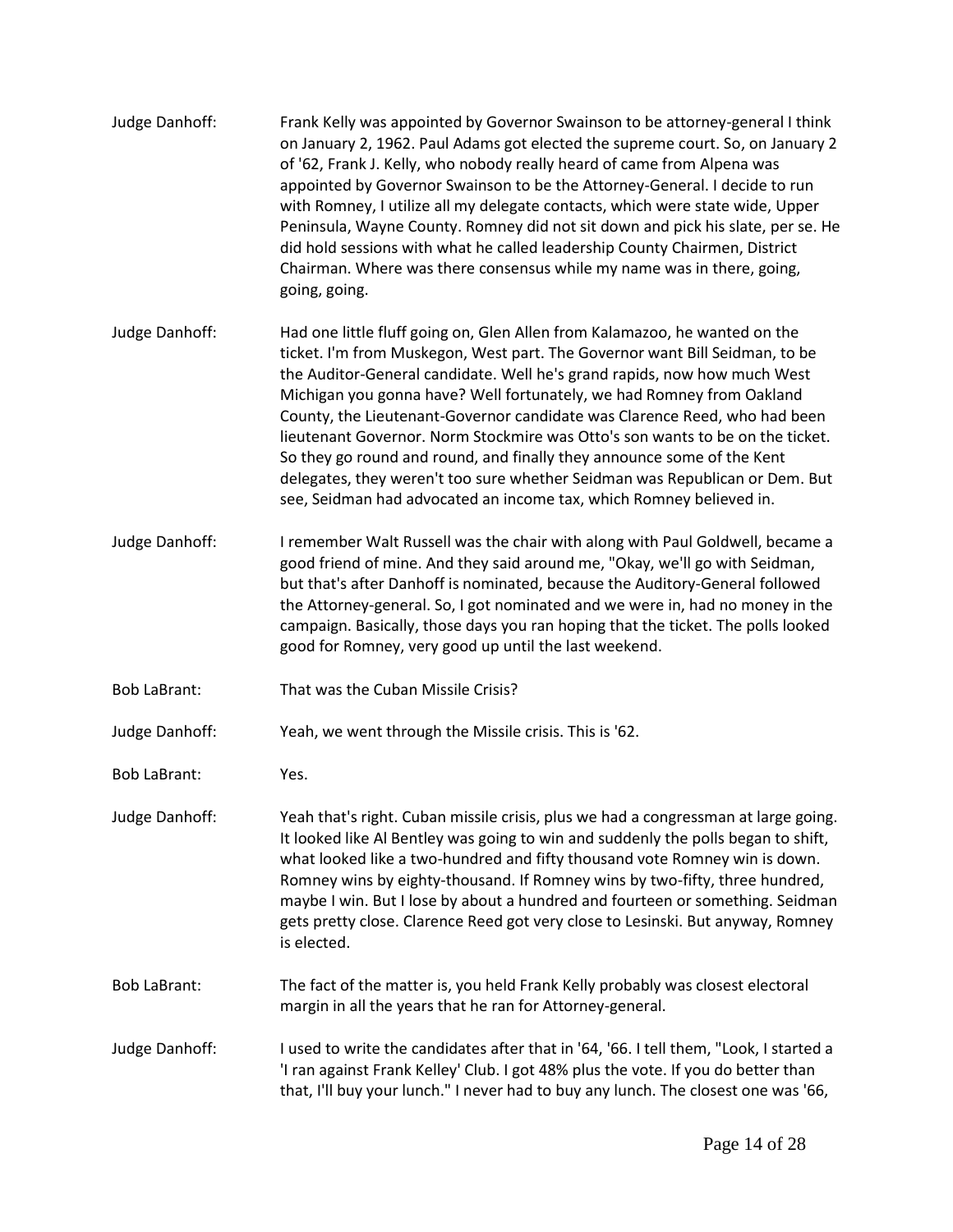|                     | was Larry Lindemer and that was about a hundred and sixty-five, a hundred and<br>seventy. But otherwise, Frank was up in the three, four hundred thousand<br>bracket, you know.                                                                                                                                                                                                                                                                                                                                                                                                                                                                                                                                                                                                                                                                                                       |
|---------------------|---------------------------------------------------------------------------------------------------------------------------------------------------------------------------------------------------------------------------------------------------------------------------------------------------------------------------------------------------------------------------------------------------------------------------------------------------------------------------------------------------------------------------------------------------------------------------------------------------------------------------------------------------------------------------------------------------------------------------------------------------------------------------------------------------------------------------------------------------------------------------------------|
| Judge Danhoff:      | Actually, after that Romney gets in and the governorship, then he calls the<br>election night. I'm in Muskegon. He said you know its close, he was sorry he<br>would have liked to have me, but he said "I'd like you on the staff." But he said,<br>"I'm going on vacation, I'll call you when I get back." So, I waited around, a<br>couple, three weeks. Came back, I met him down, he had an office in<br>Bloomfield. He said "I'd like to have you on the staff. Are you gonna become<br>chairman of public service commission, cause their democrat had not been<br>confirmed." Or he said "I'm looking for someone to work with the legislature,<br>executive assistant for legislature."                                                                                                                                                                                      |
| Judge Danhoff:      | Well I thought about that and I said, "well legal advisor" he said "Van Dusen was<br>coming but Van Dusen was only coming for a year." He was going back to the<br>firm, Dickinson-Wright. I said "wow, if I go as executive assistant for legislative<br>when Dick leaves, can I move to legal advisor?" He said, "yeah, that'd be fine."                                                                                                                                                                                                                                                                                                                                                                                                                                                                                                                                            |
| Judge Danhoff:      | Public service commission, maybe become chairman, I'd be a big wheel in a vice<br>president of consumerist power, or something like that.                                                                                                                                                                                                                                                                                                                                                                                                                                                                                                                                                                                                                                                                                                                                             |
| <b>Bob LaBrant:</b> | Detroit Edison.                                                                                                                                                                                                                                                                                                                                                                                                                                                                                                                                                                                                                                                                                                                                                                                                                                                                       |
| Judge Danhoff:      | Detroit Edison. Leon Cohen. And so I went on the staff and it really was great<br>because I got to know the workings of the legislature. I worked with those<br>fellows. So, years later, when I'm chief judge, I know my way around and they<br>know me. Fortunately, we didn't have term limits. So, the people were there for<br>a while, they got to know you.                                                                                                                                                                                                                                                                                                                                                                                                                                                                                                                    |
| <b>Bob LaBrant:</b> | Back in 1963 was the Michigan legislature still a part-time legislature?                                                                                                                                                                                                                                                                                                                                                                                                                                                                                                                                                                                                                                                                                                                                                                                                              |
| Judge Danhoff:      | Very much so. We came in that first year, Allison Green became a speaker. Very<br>big fight in the Senate, Stanley Fair of a so-called moderate group took over by<br>one vote. This was the old State senate and so heavily republican. I think in the<br>House its one or two votes, it's very close. The first thing that AI Green does, he<br>replaces Bill Conn as Chair of Taxation Committee, who had offered a comment<br>report advocating an income tax, which upset the Governor appointed fellow by<br>the name of Jim Folks. And I go to the speaker, and I did not know Al Green but<br>my job. And Al was very honest he said "With the inner workings of a<br>legislature, I'm telling you, I am for an income tax as long as Bill Conn is Chair of<br>the committee it will never fly." And he got Jim Folks and he was right, it took<br>four years, but we did it. |
| Judge Danhoff:      | But anyway, I worked with the legislature '63. The new constitution passes,<br>that's our first big hurdle for Romney. Now remember, this is the first<br>Republican Governor in fourteen years. Are we gonna be another Kim Siegler                                                                                                                                                                                                                                                                                                                                                                                                                                                                                                                                                                                                                                                  |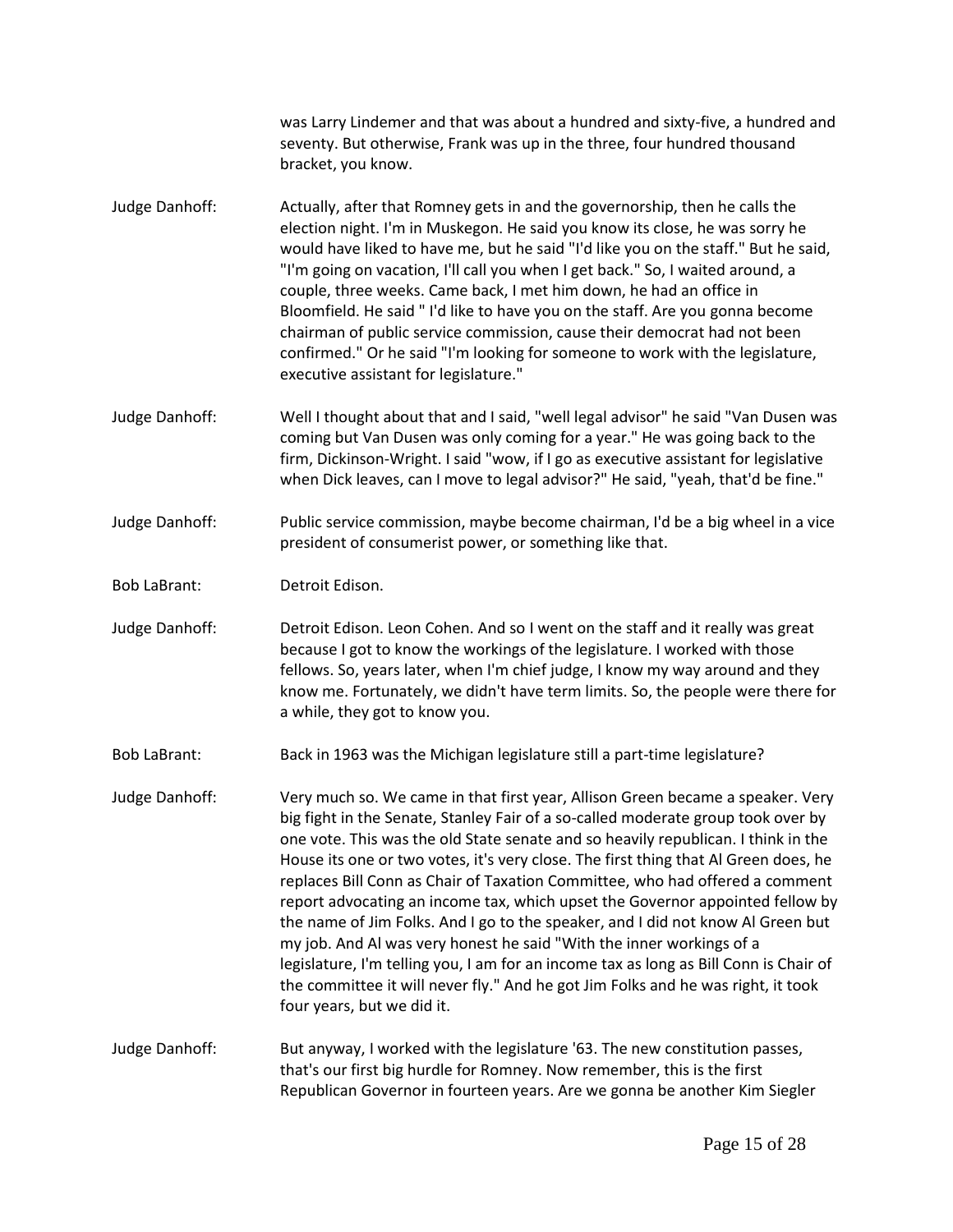we going up and down in two years, or are we gonna stay? We pass other things, Ford Canton, maybe you know, Ford Canton had to deal with who can draw unemployment if a plant is on strike in say Ford Motor, parts plant that makes all the ignition, who can draw unemployment? We solved that.

- Judge Danhoff: The city income tax was a big fight, Swainson had vetoed the non-resident, the Bowman Bill. Romney said he was for it, helped him carry Macomb County. We worked out that he had 1% the city or up to half a percent for non-resident. But the Constitutional Convention barely passed, but it passed.
- Bob LaBrant: In fact, it had to survive a recount, didn't it?
- Judge Danhoff: Recount. It's a first all action I went to bed saying "All the work I'd done was for nothing." I got up in the morning, it was an April election, my wife says "It passed," I said "You're kidding." I was with the Governor late, John Mackey was totally opposed to it, he had a big party going in the Jack Tar whooping it up they had beat it, you know. Oakland and Wayne County came through. Gus Scholl sort of switched, he gained something on re-apportionment but he didn't like it enough, but we had enough support, league of women voters, overwhelming press support and it carried by about seven-eight thousand. Survived a recount, and so now we're on our way.
- Judge Danhoff: November 1963, we're in Omaha, Nebraska at a Midwest Governors conference. Very significant. Romney and the Midwest Governors were going out to this strategic air command headquarters, we were going to have a tour of SAC. The May had left, we got on a bus with all the Governors, I'm on with Dick Milliman, the press secretary. Glen Allen was with us. He was going to Lincoln to look at the capitol because we were talking about building a new capitol. We get to the SAC headquarters. We're ushered out of the bus into a briefing room. A colonel comes along and says, "The president's party in Dallas has been fired on." We don't know what's up. They're on red alert. I can hear those B-52s, you could just hear them taking off one after the other. Well eventually, on comes General White himself and says, "The President is dead," Kennedy.
- Judge Danhoff: But anyway, the conference breaks up to issue a statement. I was supposed to have dinner with an old high school friend who was a doctor in Omaha. I saw him the night before. I didn't even have time to call him. He sees me going up the ramp on a National Guard plane and says to his wife, "Bob is not coming to dinner tonight." We fly home.
- Judge Danhoff: Now the whole '64 election which looks like a Kennedy re-election has changed you see. And so this begins to really change the landscape. We come into Lansing. We're flying a DC-3. We're coming in and had terrible winds. We hit the runway. We were going east, we hit and we bounce and come down again and we hit hard. And we bounce up and I know if we come down, the wheels are coming, too. Johnny Johnson was the pilot. He puts it back up, we turn around and he comes back.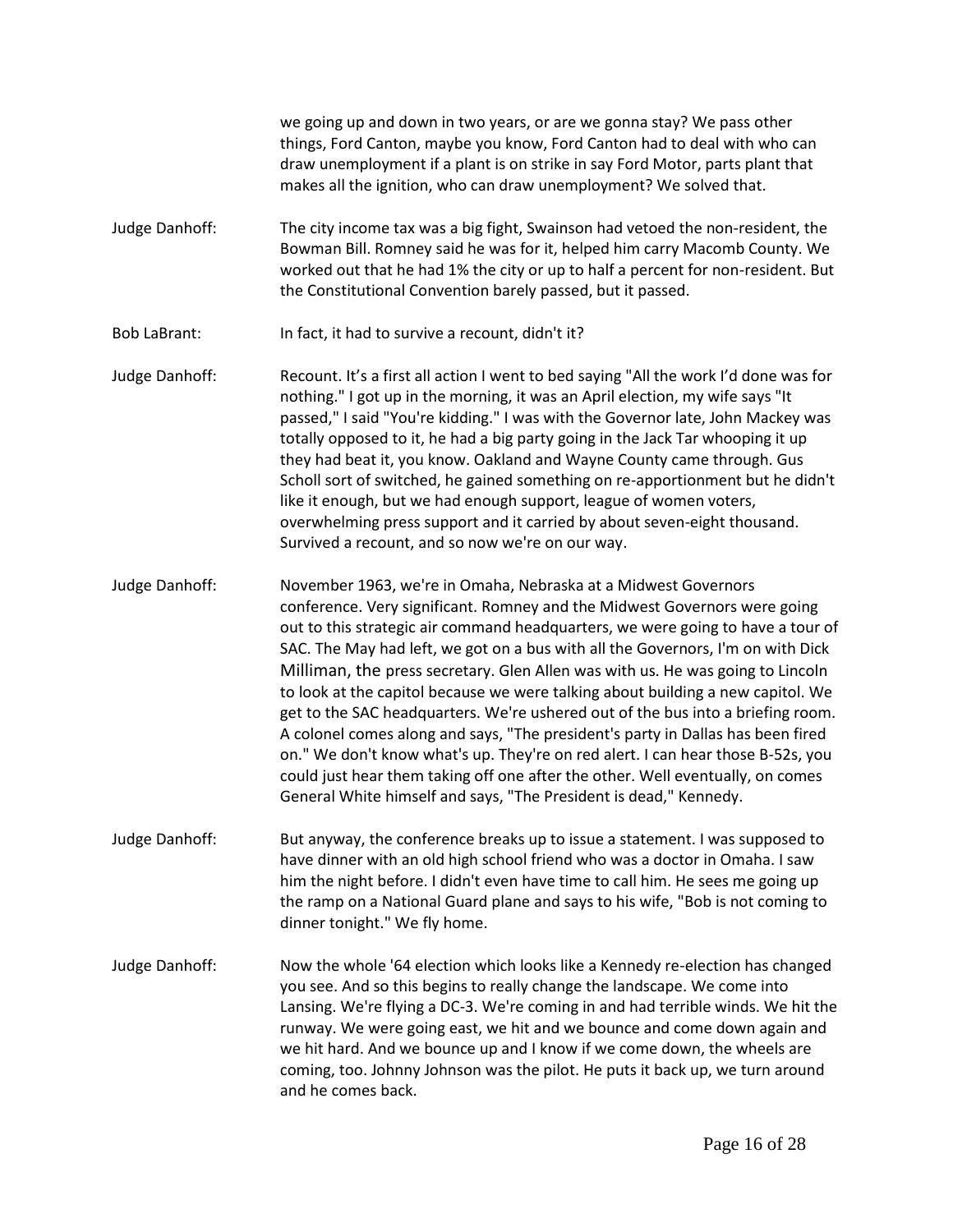- Judge Danhoff: Bud Veslo is there waiting for the governor. He said, "I have the headline, "President Killed, Governor Crashes." I said, "Yeah, thanks a lot.
- Judge Danhoff: Well now comes '64. We go to San Francisco. Goldwater is nominated, Romney is for Rockefeller, actually for Scranton was the nominee. He, Scranton, Rockefeller. Chaffee just died from Colorado. But Goldwater is it and we know that Goldwater is bad news here in Michigan from a political standpoint. Not so much ideology. Not that he was a bad man because he wasn't.
- Judge Danhoff: But Walt De Vries begins to take polls and it just isn't gonna fly. Besides which you're running into a democrat state. The sympathy vote is going to go because people feel guilty about Kennedy and so they're gonna vote for Johnson. So we've got Goldwater which is not going to fly. And so we literally have to set up our own independent in East Congressional District Romney group apart from the county. And the big counties are all Romney for governor groups, volunteers for Romney. Whatever you wanna call them.
- Judge Danhoff: I was given the assignment setting up most of the out-state congressional districts which we did. I had help from a gal that worked in the governor's office, Lucille. She was on the program. And we set them up. So we literally ran ads on how to split your ticket. Remember most people were voting automatics. If you vote, when you pull the straight democrat level, you push up for State Rep and pull down for Romney and throw the handle.
- Judge Danhoff: I even got some money to a friend of mine in Muskegon to run and of course, the party people were very upset us. Poor Art Elliot is state chairman. He's trying to play it in the middle and it ain't flying. As he said in that program we had here, every time he got Romney ready to say something nice about Goldwater, Milliman, De Vries and myself would get him back. You can't do that if you're gonna within.
- Judge Danhoff: Well we're down at the election night at the Statler and it comes in and it's exactly at a prediction. It's gonna be two-to-one Goldwater. We sat around the night before the election. What could we survive? Soapy Williams had survived 350, 400,000, Eisenhower. We said 7, 750 his max. Well we get the projected vote. It's a million. Full landslide for Johnson.
- Bob LaBrant: And Romney is running against whom for governor?
- Judge Danhoff: Neil Staebler.
- Bob LaBrant: Neil Staebler, the congressman at large.
- Judge Danhoff: Right. We had wiped that out. Neil was a great guy and a good politician, but he didn't have a lot of charisma. Let me put it that way. And anyway, so now we're waiting for those key precincts and lean democrat, East Detroit. They come in and finally were at 65, 66%. Johnson is 55% Staebler. We say we may live. Well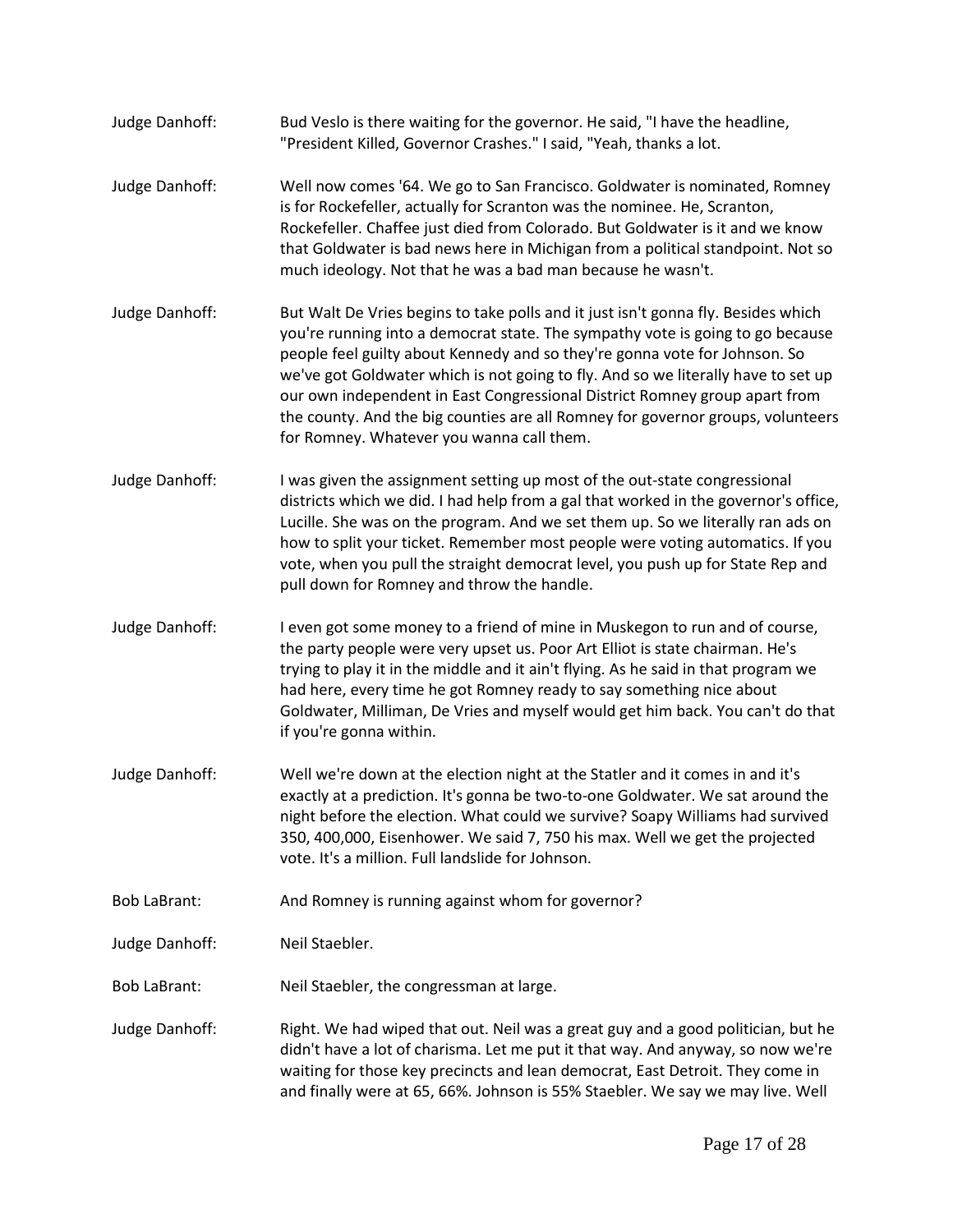|                     | we lived. Johnson carried the state by a million one hundred thousand and<br>Romney carried by 300,000.                                                                                                                                                                                                                                                                                                                                                                                                                                                                    |
|---------------------|----------------------------------------------------------------------------------------------------------------------------------------------------------------------------------------------------------------------------------------------------------------------------------------------------------------------------------------------------------------------------------------------------------------------------------------------------------------------------------------------------------------------------------------------------------------------------|
| Judge Danhoff:      | We now had a democrat legislature to deal with under Austin-Kleiner. One vote<br>short, but Romney had survived. And there were those, including many old<br>republicans said, "You're a Kim Sigler, a flash in the pan." There were certain<br>democrats that could hardly wait for election day because now they were gonna<br>have the whole state house. They had everything but the governorship.                                                                                                                                                                     |
| Judge Danhoff:      | So Romney survived and we survived '65 and '66. And the democrats make<br>some blunders. They spent way too much money. I had Joe Matt tell me they're<br>nuts. He said they're crazy.                                                                                                                                                                                                                                                                                                                                                                                     |
| <b>Bob LaBrant:</b> | Joe Kowalski was the speaker.                                                                                                                                                                                                                                                                                                                                                                                                                                                                                                                                              |
| Judge Danhoff:      | He was speaker. Ray Dzendzel, was majority leader. Ray was a lot easier to deal<br>with. He and Romney got along quite well. Kowalski and Romney didn't get<br>along at all. I had to deal with, I'm trying to think what the number two fellow<br>out of Flint. I got along with him. Because I was still active, although I was now<br>legal advisor. I still after a while ran all legislation other than budget. After I<br>retired, we got Bob McIntosh came in. But he left to take over commerce. He<br>came in '64 and then government reorganization and he left. |
| Judge Danhoff:      | So I oversaw all legislation other than had budget. I picked up along the way<br>after the first session of the legislature which ended in '63 by July 1, the<br>appointment process had gotten bogged down. I'm not talking the big jobs, I'm<br>talking the apple commission, the cherry commission, the potato commission,<br>the apricot, whatever. You name it. Diploma boards we called them. This is big<br>within the particular industry and they had gotten bogged down so the<br>governor said, "Will you take that over?" So, I did.                           |
| Judge Danhoff:      | I forget. In 30 days time, I got something like 40-some people appointed,<br>political clearance, background. So, I had legislature, I had legal and we go into<br>'66 and it's looking good. The polls are good. He's popular.                                                                                                                                                                                                                                                                                                                                            |
| <b>Bob LaBrant:</b> | So Romney is looking forward to 1968 to run for president.                                                                                                                                                                                                                                                                                                                                                                                                                                                                                                                 |
| Judge Danhoff:      | Having survived '64, he immediately gets here's a republican from a major<br>industrial state who survived a Johnson landslide. Life Magazine, all the<br>magazines have it. Dave Broder comes to Michigan to check out this guy<br>Romney. He goes to Mackinac and you're going up next week. Broder's up there<br>with us and he says "We used to have a bar called Horn's bar and it was going<br>pretty good one night. He said, "Who said these republicans don't have fun?"                                                                                          |
| Judge Danhoff:      | And so Romney is looking forward. And people forget, he later became<br>Secretary of Defense under Nixon from Wisconsin.                                                                                                                                                                                                                                                                                                                                                                                                                                                   |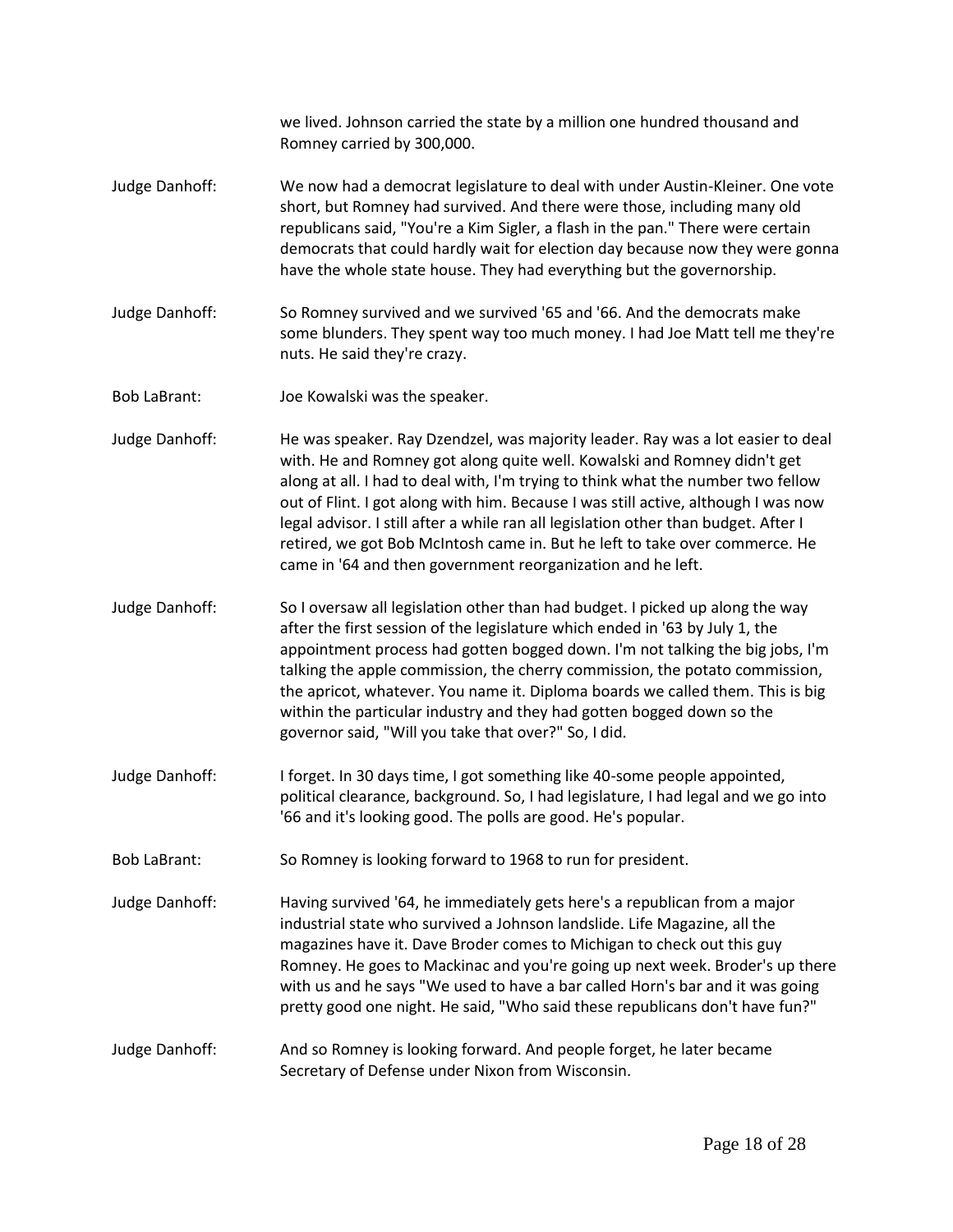Bob LaBrant: Miller. Judge Danhoff: He said, "Well if Romney can carry, get some coattails." So, we go in '66. '66 comes along, it's Romney and Milliken. Now he's appointed Griffin. So he's gotta get him elected. We ran all our ads, Romney, Milliken and Griffin, put all their pictures on the same billboard. The reapportionment in the legislature was Austin-Kleiner democrats. The democrats had won almost all of the House seats. They took a House seat in Kalamazoo in '64. Judge Danhoff: '66 comes along and the state House is within one vote of being 2/3 democrat. We had one big fight on exemption for veterans from the property tax. But Romney vetoed it and we held it in the House. We were gonna hold it in the Senate and then we passed what we wanted. But election night comes along and it is a republican landslide. Judge Danhoff: I think for the first and last time, all eight educational folks are elected republican. Griffin beats Soapy Williams. Romney beats Zolton Ferency. Zolty was a great guy. We said, "Who ever heard of a governor named Zolton?" He comes from Transylvania, you know. But Zolty became good. He was state democratic chairman. I used to call him up if I needed a democrat appointing. I'd say, "Hey. I need three names of democrat potato farmers, real potato farmers." Judge Danhoff: That's when Johnson came to town and couldn't even pronounce his name right out at Ann Arbor. The House which is Austin-Kleiner goes 55/55 republican. Five Senate seats are overturned. Emil Lockwood becomes the majority leader 20- 18. Five congressional seats turn over, go from democrat to republican. And so Romney is big news going into '67. After '66, he's a force to be reckoned with. Judge Danhoff: '67 dawns and now the big fight is the income tax and we get it passed. Very important from the fiscal standpoint of this state. It changed and to get it back, we gave some meaningful property tax relief. It wasn't just on your homestead. Whatever property tax you paid, if you met the threshold, you got money. And we also passed open housing from a civil rights standpoint. Very important. Judge Danhoff: Romney was beginning to make real inroads into the black community and into the labor. The first civil rights commission were John Feikens and Damon Keith. The black vote was up into the high teens or 20s. Chenault was his first treasurer. The labor vote not necessarily, but from the trade standpoint, Palmer, we were making in-roads. Judge Danhoff: We get the income tax passed and lo and behold, on a Sunday night, 23rd of February, I get this call about 3:30. We've got the riot. And I go down to State Police headquarters. And they have not asked for assistance, but our reports aren't bad. The raided a blind pig and the riot is on. That's about 4:00 in the morning. I go down. I'm at State Police headquarters. State Police go on alert. Cavanagh has still not asked for help. The police commissioner, Fred Davids, is talking to Girardin.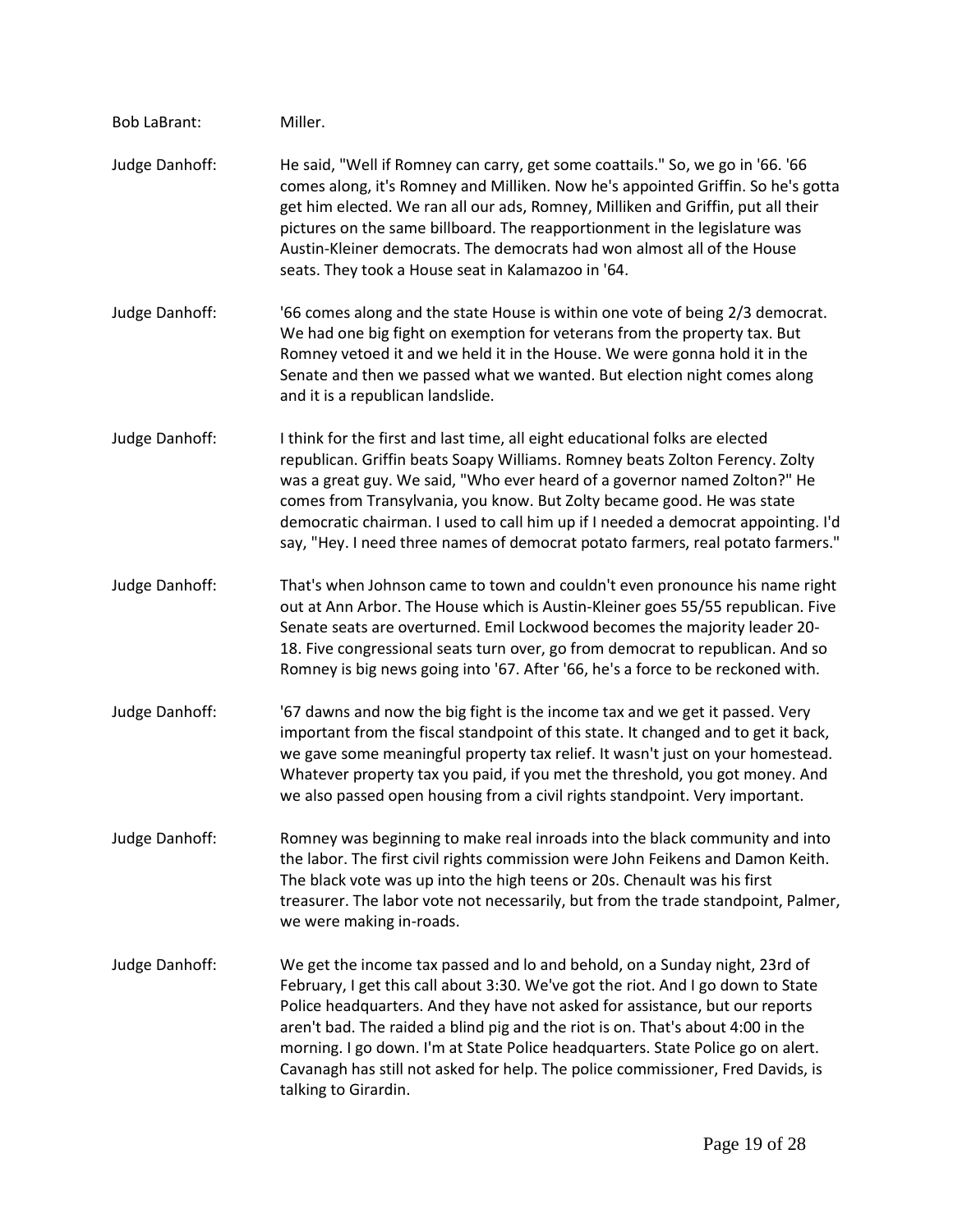- Judge Danhoff: I finally make contact through Girardin with the mayor and about 7:30, I call the governor and he was home in Bloomfield. It was Sunday. I told him what was going on. I said, "They may need help." I said, "We don't know." I said, "It was checked on. The State Police is in full alert. I've checked on the National Guard. Most of them are in Grayling. The battalion is in Grand Rapids. We've got one battalion training in Detroit whether we need them or not."
- Judge Danhoff: Remember, we had Watts, we had Newark, the Vietnam War. We had protests. Things were hot. And so he said, "Well, I'm going to church, but if you and the colonel decide to move, go ahead." Finally, we put what we call a sweep through the affected area. They thought if they could surround them, it would burn itself out. Once they got any peace force in there, the place was going. Just it was blowing up. And I get a call from the mayor, saying, "Hey, I need everything I got."
- Judge Danhoff: We sent in the State Police or half of them. Maybe got 2200 State Troopers, well 1100 that's all they could spare. We get over to Colonel Schnipke, head of the Guard, said, "Keep that battalion ongoing there." We get some intelligence going, "We do not have enough manpower police wise. Because Detroit is distinguished from Newark or Watts, did not confine itself to one area. It's starting to blow up all over.
- Judge Danhoff: So we get the National Guard. Now those poor guys are up in Grayling. They've been in the field. We throw them on a truck and we run them all the way to Detroit. They arrived at night. We get the Guard in Grand Rapids. They put them on city buses to get them to Detroit. We open up high schools to house these people. We've gotta feed them, you gotta clothe them. And Romney is now down at police headquarters.
- Judge Danhoff: The governor says, "I want you here." So I took off in the late evening on Sunday in a helicopter with Chuck Harmon. We're supposed to land at some park.
- Bob LaBrant: Chuck Harmon was the governor's press secretary.
- Judge Danhoff: Press secretary. Yeah. We were supposed to land in the park. He puts us at Cobo Hall at the top and says, "I can't get into the park. I'm afraid of wires." We fly in. I see these hundreds of fires burning all over, here, here. We land. There's nobody there. Downtown Detroit is deserted. We finally find our way down. Chuck says, "Where are we going?" I said, "We've gotta get over here on Gratiot. We're going up to Beaubien in the police station."
- Judge Danhoff: There isn't anybody. There isn't even a drunk. There wasn't nobody. All of a sudden, a squad car pulls up. There's four plain clothes men in there, two of them sitting with shotguns. A guy throws out a badge. He says, "What are you two guys walking the street? Don't you know there's a riot?" I said, "Yeah. We wanna go to police headquarters now." I told him who we were. "Okay. Get in."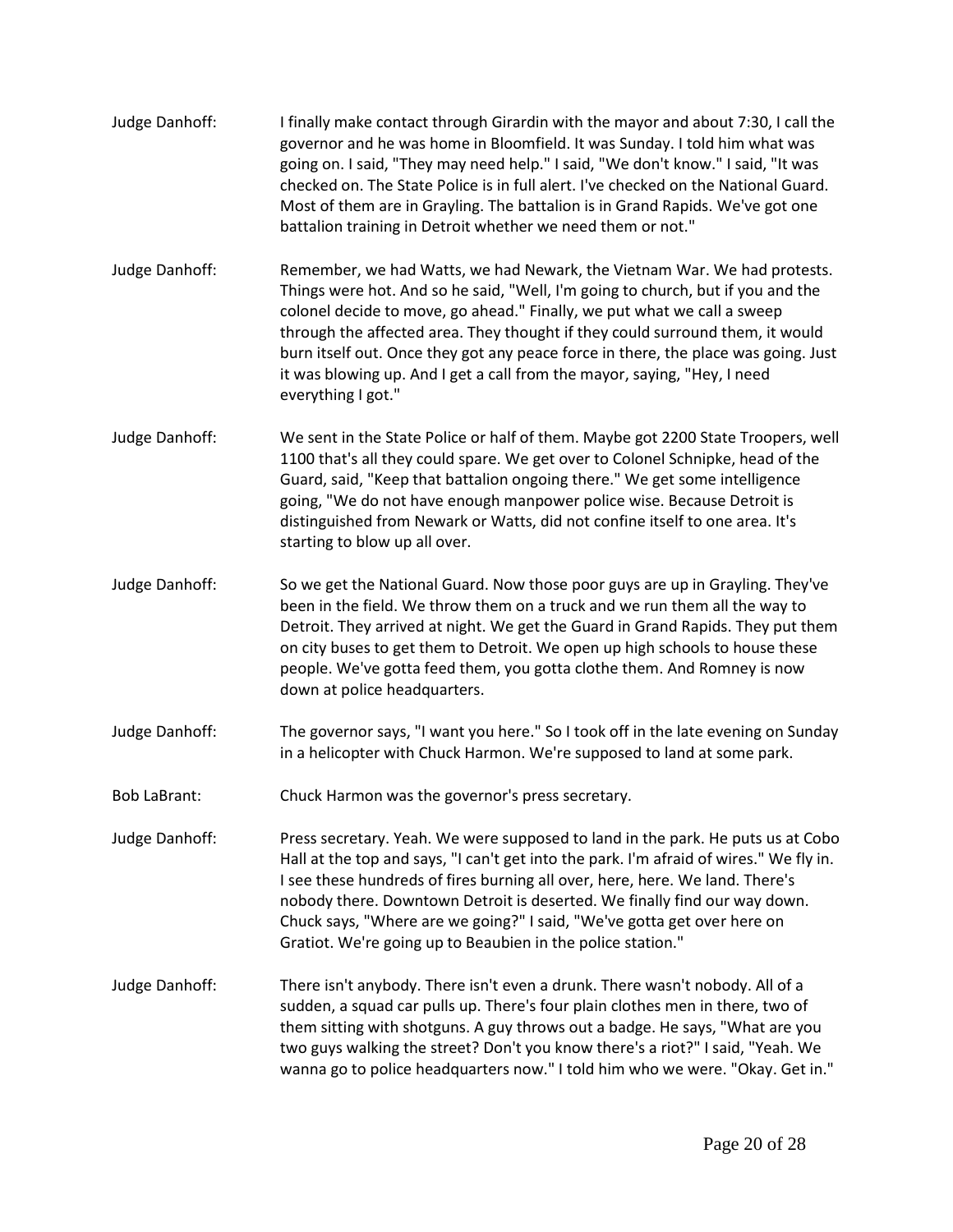- Judge Danhoff: We get there. They are composing a wire because now we've got enough we can't even with the Guard control it. Breaking out on the west side, down river. It's horrible.
- Bob LaBrant: And at this time, how many days has the riot been going on?
- Judge Danhoff: It started early Sunday morning about 3 o'clock. This is now Sunday night.
- Bob LaBrant: Sunday night. Okay, about 24 hours.
- Judge Danhoff: Yeah, going into Monday. We gotta have troops. There's no two ways about it. We need more manpower. And we're throwing people in jail, putting \$100,000 bond up. I had written executive orders, curfew, no gasoline dispensed, only five gallons into your tank, no liquor sold in three counties. I made fortunes for guys in Livingston County and St. Clair who were selling beer on Monday by the case at three times its value.
- Judge Danhoff: And I get there and the governor and the mayor are composing a telegram to the president requesting assistance. They've contacted and they're now in contact with Assistant Attorney General. The Vice President was in contact with the mayor. They gave me this wire and they were talking to the Assistant Attorney General. And it says, "We have an insurrection or rebellion." And I happened to remember there was an old federal statute that says the president cannot use troops unless there is an insurrection or rebellion. It goes back to the old whiskey rebellion.
- Judge Danhoff: And if Congress is not in session, Congress is not in session. Something clicks in my mind that says the fire, look at the fire insurance. So I get Margie McGowan. She runs upstairs, gets the book. The standard fire insurance policy is in there. It says, "Perils not covered: Losses caused by insurrection or rebellion." I looked at the Governor and I said, "You sign this telegram, you're giving a defense for every claim out there."
- Bob LaBrant: Your dad was in the insurance business, wasn't he?
- Judge Danhoff: Yeah.
- Bob LaBrant: He must have taught you well.
- Judge Danhoff: And now, so I get on the phone with the assistant AD and I tell him that. I said, "You look at that telegram." We danced around, but we never used the words insurrection or rebellion. We got the troops, they came in. I came back. Detroit was burning. Lansing was hot. We had emergency in Grand Rapids, Saginaw. The most traumatic experience. The president comes on the air that night and Governor Romney says he can't control, Governor Romney needs this, Governor Romney. He never once mentions Cavanagh.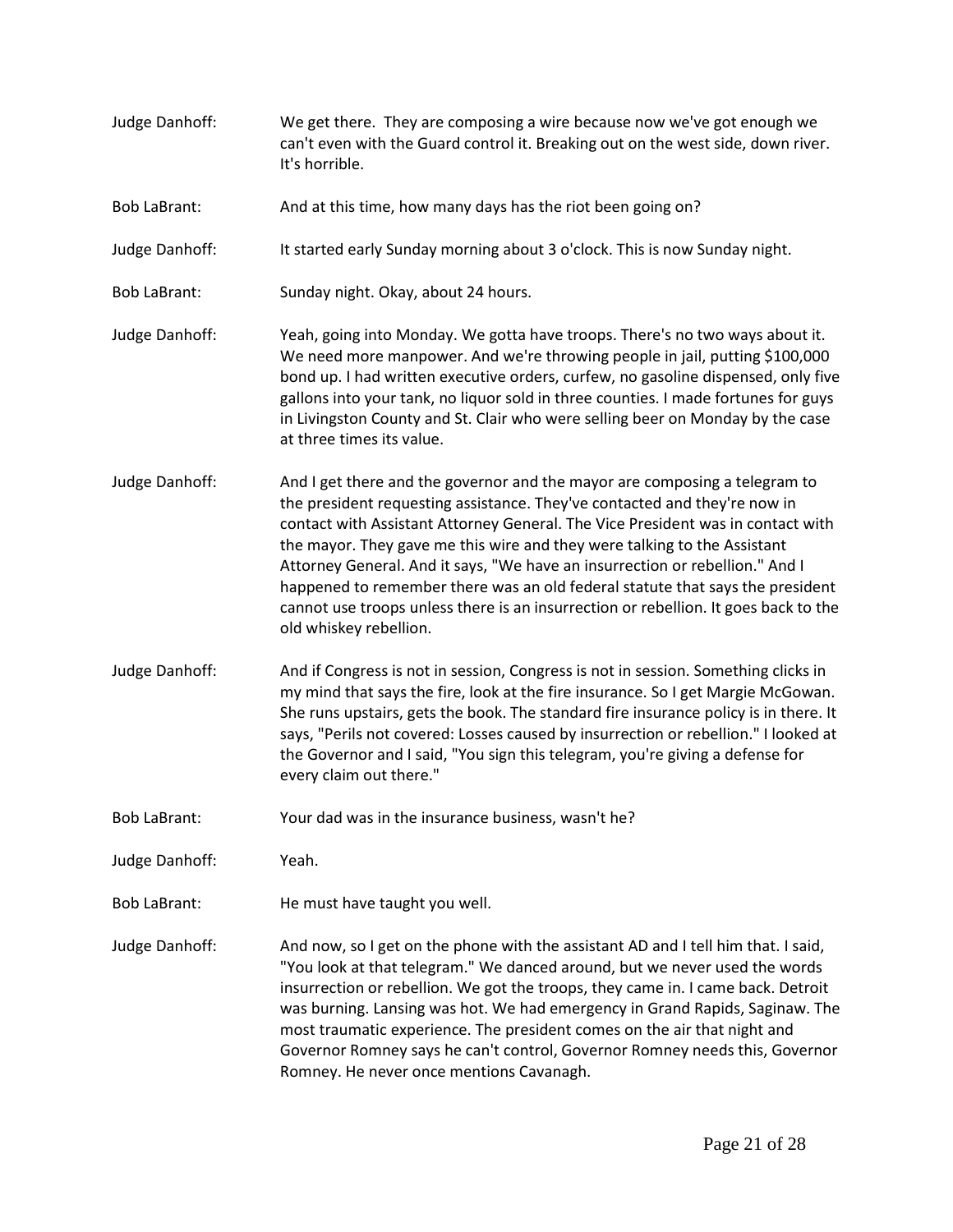| Judge Danhoff: | The governor leaned over at me and he said, "Well, he stuck it in and broke it off<br>right then." Add that to the so-called brain washing incident and Romney's<br>presidential deal is gone. And so Nixon is elected in '68 and calls Romney and<br>says, "I want you to be Secretary of Housing and Urban Development." That has<br>no real interest to me. Justice was going to be run by Mitchell, which I didn't<br>think was too bad, but I didn't like Clandees. I'd seen him in action in '64.<br>Michael gets defeated for the Supreme Court by Thomas Giles Kavanagh. |
|----------------|----------------------------------------------------------------------------------------------------------------------------------------------------------------------------------------------------------------------------------------------------------------------------------------------------------------------------------------------------------------------------------------------------------------------------------------------------------------------------------------------------------------------------------------------------------------------------------|
| Judge Danhoff: | I stayed at the Jack Tar that night. My wife came and went home. I got Chuck<br>Harman. I says, "What's cooking?" I said, "Mike O'Hara beat." I said, "Aw, come<br>on." I said, "They're two Irishmen." Mike is down 40, 50,000. Well now Mike is<br>going to go up to the Supreme Court. Giles Kavanagh is going up to Court of<br>Appeals. In August of that year, we had put a bill on the ballot to give the<br>governor back the appointive power to fill vacancies. Passed overwhelming.<br>Con-con in a fluke of partisan anger had taken it out.                         |
| Judge Danhoff: | It hadn't worked. We needed that. Bipartisan. I helped. We got through. Danny<br>Cooper was great. Basil Brown because we needed democrats. Passed in August<br>of '68, along with the 10-year commission, effective 45 days later. Guess who is<br>going to be the recipient of that. So, the governor says, "Do you have interest?"<br>I said, "I sure do." And so it was T. John Lesinski who had served as Romney's<br>Lieutenant Governor and they didn't get along at all.                                                                                                 |
| Judge Danhoff: | I know T. John. He was the Chief Judge. He writes a letter, makes it public saying<br>appoint Mike O'Hara, not Bob Danhoff because he figured I'm too much for<br>Romney. But anyway, at that point I was sitting in the governor's office one day<br>and the phone rang. I got up to leave. He said, "No. Sit down." I said, "Okay,<br>thanks. Thanks Judge." He leaned over and smiled. He said, "That's one of your<br>future colleagues urging me to appoint, Mike O'Hara."                                                                                                  |
| Judge Danhoff: | Well I got appointed to the court. The governor took off. I went on January 1, a<br>little story there, but I was gonna stay longer. But to get in sync like T. John<br>called it, I got appointed. Romney said, "But you've gotta help me." "Take care."<br>So I was on the bench, but I was back in my old office on January 21 with his<br>resignation in my hand and he would not submit it. He wouldn't fix the date.<br>Don't ask me why. Bill Milliken is walking the floor waiting to become governor<br>and Romney ain't telling him when.                              |
| Judge Danhoff: | And he was in Washington D.C., had an office. Peg Little, his secretary, was with<br>him. As I said in the program, we were talking away and she said, "Well," she<br>said, "He just waved. Go ahead." She said, "He's getting in the limo to take him<br>to be sworn in as Secretary of Housing and Urban Development." "He's either<br>gonna become a secretary," she said, "or get hit by a truck. And either way, it's<br>not gonna make any difference."                                                                                                                    |
| Judge Danhoff: | He resigned. I went on the bench. So that began the last phase of my political<br>history.                                                                                                                                                                                                                                                                                                                                                                                                                                                                                       |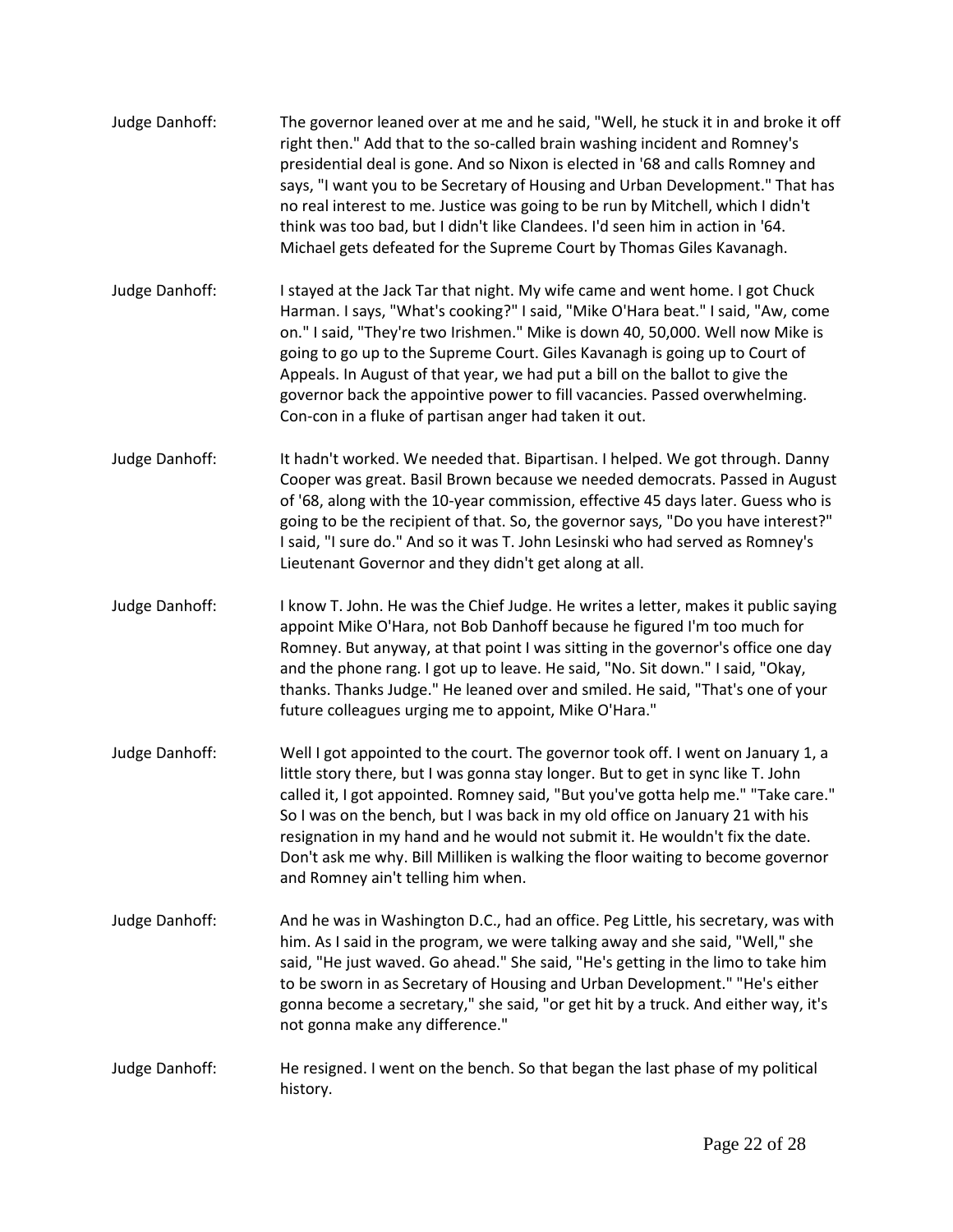- Bob LaBrant: The one that lasted 23 years.
- Judge Danhoff: Which now spans working in the Justice Department, Con-con which is probably the most significant political event I had. I look back at it and it all stemmed from there, really. But even if it hadn't, it was a once in a lifetime deal. We had people who never again sought political office, Dan Karn, Charlie Follo was head of the U of M Department of Marquette, Jim Pollock. John Hannah never sought another political office.
- Bob LaBrant: And it also spawned a new generation of political leaders.
- Judge Danhoff: Tremendous. You go through it. We said with Romney with all the appointments we had, we had to have commitments, contribution and Con-con and all kinds of legislators. And Bill Ford. Coleman Young's first office was there. He went to the State Senate. Coleman Young was hardly ever heard of in Con-con. But Gary Brown later became a congressman. Glen Allen. All kinds of people. Eddie Hutchinson went on to Congress. So we had a great number of people who spawned careers.
- Judge Danhoff: I went on the bench. It was a change of pace. The governor's office, my secretary said that she was driving her nuts because the phone wasn't ringing. People weren't scurrying in. It was more deliberate. But of course, I went right to work on deciding cases. And I'd always wanted to be a judge. As I said, I ran. For a why, I have no big reason, but I've always enjoyed that part of law. That's why I ran for probate judge when the opportunity came.
- Judge Danhoff: And so I served and I had to run, of course, in 1970 for the balance of Thomas Giles' term. And he had a 10-year term because he led the ticket. He had served four. I got two. So I went for four and it was close.
- Bob LaBrant: You ran against Donald Freeman.
- Judge Danhoff: Right. From Flint. And remember, the district went from here east. Whereas my political strength was from here west. Name recognition. I got a lot of help from people, particularly in Macomb County. The democrat Con-con delegates, Joe Schneider, Ralph Liberato. And I carried Macomb; 5, 6000, that's better than losing. And I ran well, except that was a non-presidential year in '70, but Flint was on strike. GM was on strike.
- Judge Danhoff: They were the only county to cast more votes in a non-partisan election in '70 than they had in '68 for president because the strikers to get their strike benefits had to tear off their registration and turn it in. So, Freeman just clobbered me and Flynn. I won very well here and in Washtenaw. Well, it got close the next morning. In fact, Tom Downs is in Indiana and I called Tom down and said 'hey, I may need you, I may have a recon'. He said 'it's okay judge, you got me''. So I ran in '70, ran again in '74. Freeman ran again but this time it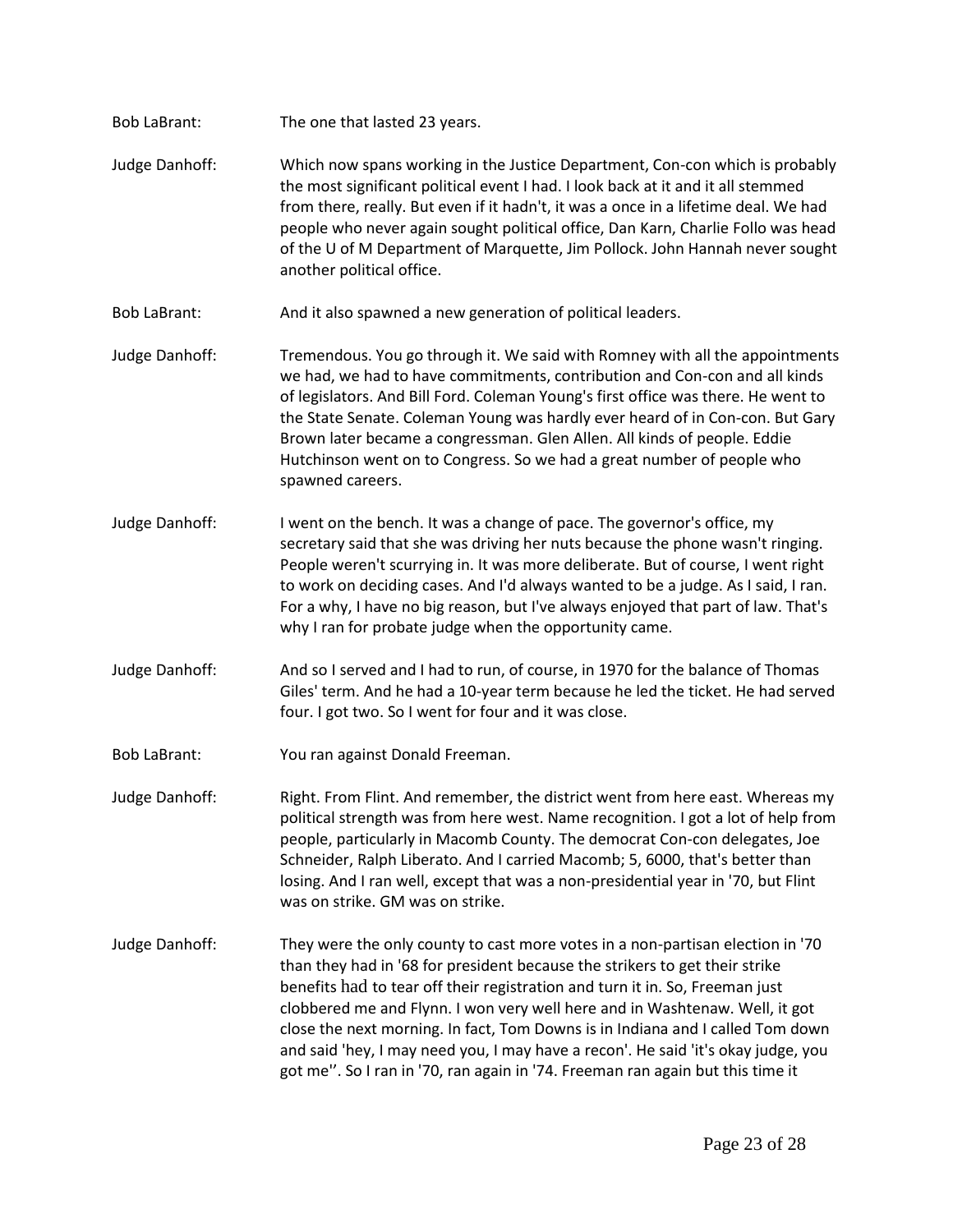wasn't near as which right now is with Bronson and myself. And, then I ran again.

- Bob LaBrant: 1980.
- Judge Danhoff: '80 and '86.
- Bob LaBrant: And unopposed in 1986.

Judge Danhoff: '86. 1976, T. John walks in because I told you he had opposed my appointment. He said to me I had made many mistakes. I made one there, I apologize. He said '"you been good and I'm going to retire". I said 'what do you mean'. Well, he said 'I've got 25 and a solid income, buying a house like Lieutenant Governor, join a law firm, make some money and got kids'. And he said 'you've got to succeed me as Chief Judge. I said 'well, how about Tim Quinn?' He said 'Tim doesn't want it. Somebody else wanted it and he said he would do a terrible job. So, T. John went out and all his friends. I get elected Chief Judge in April of '76 and I get reelected. Every three years we elect in those days.

- Bob LaBrant: And your peers, had a lot to do with it.
- Judge Danhoff: Oh yes.
- Bob LaBrant: The Supreme Court choosing some Chief Judge that your peers basically.
- Judge Danhoff: Yeah, right.
- Bob LaBrant: Voted for you.
- Judge Danhoff: And so I got reelected in December of '76, December of '79, '82, '85, '88, until I retired. In '80 I ran again. Judge Bronson and I, a Democrat, prosecutor in Oakland County. We ran joint campaigns, which floored everybody, but they worked. The Oakland County is a heavily Jewish community and that helped me there. Chuck Levin was of great assistance. In Macomb County, even here in Ingham were Republicans so we ran joint fundraisers and things like that. In '86 we're unopposed.
- Judge Danhoff: The court has its ups and downs. The case load is going up all the time but we were staying ahead of it. We pioneered a great deal of events. We pioneered so called research pre-hearing division. T. John started it, I expanded it. We pioneered all this computer use. I got a grant, I got one of the early computers in the appellate court was set up and working. Most of them didn't work. I was in a judicial data center because the Supreme Court said I had to and they weren't getting anywhere so I pulled out and I hired my own capability. CJ didn't like it but I got it working and then they got smart.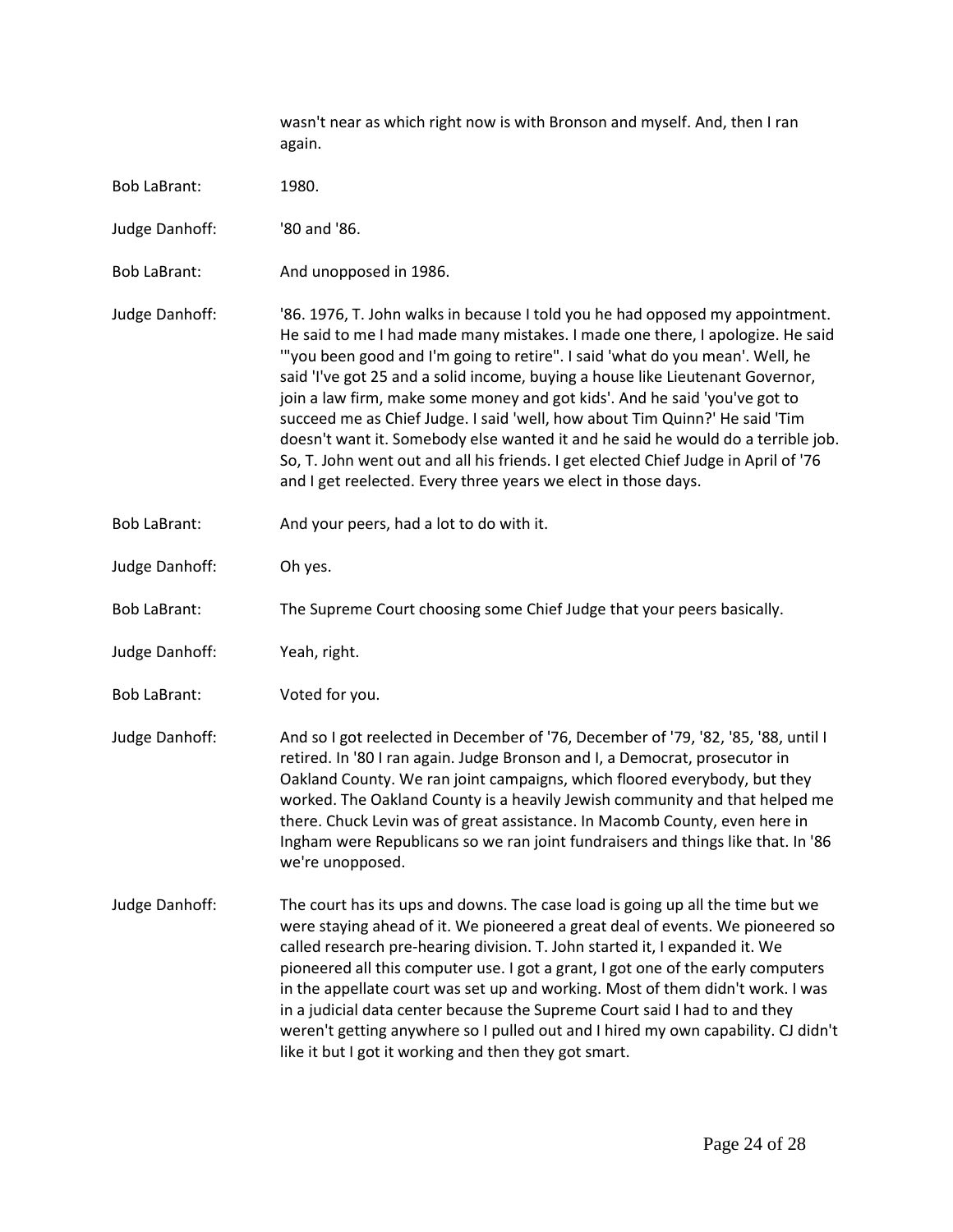- Judge Danhoff: I got my own money and my own computer. We pioneered that. Ron Zabicki was considered one of the best clerks in all the appellate in the country. When new courts started their people would come to Lansing to the court to interview Ron. I stayed there. In '86, the last time I ran, election day I got a call, to be honest from Joe B. Sullivan who just died. Joe B. had been appointed. Joe B. was a big confidant, ally of Jerry Kavanaugh, Circuit Judge, and appointed by Blanchard to succeed Vince Brennan. Joe B. was a good fellow.
- Judge Danhoff: His son-in-law was Tom Lewand who was Blanchard's Chief of Staff. He said 'we got a problem on the case'. I said I thought it was administrative. I wondered what's the number. He said 'well, you going to be in your office?'. I said 'yeah'. 'I want to see you.' He drove all the way from his home. He talked about this case, an attorney had come to him by the name of Finn. He said that he had been approached by Jim Canham, who had been Circuit Judge but now had quit and retired. A lot of particular case that Finn had going in the Court of Appeals and that Canham told him that Bronson was saying he was the only friend he had and that he needed some campaign funds, although we didn't have a campaign. He relayed this to Joe B., not knowing what to do. They had a second meeting, I think the last meeting.
- Judge Danhoff: The morning of election there had been a big rally the day before for '70 was a gubernatorial. Now, Canham had showed to Finn a copy of our pre-hearing report which said 'not for Judge Gillis' because his son had tried it in circuit court. It was an automobile case, a product liability. An accident happened in Kentucky. It was a conflict of law. Kentucky had changed and there had been a big verdict for the plaintiff. Ford was on a few, I think John Ford was their attorney. I've known John. I didn't know Finn. Finn at one time, I found out later, had been Assistant Prosecutor under Bronson. I said to Joe B, 'do you know Finn?' He said ''oh yeah''. I said ''do you think he is a straight shooter''. He said ''yes, I do'', which was good enough for me.
- Judge Danhoff: Now, I have a dental appointment at 2:00. So I go at it now. I'm rattling this 'you're an attorney'. I've got a triple hearsay. I got allegedly what Bronson told Canham, what Canham told Finn, what Finn told Joe B. Sullivan, who told me. I got all kinds of actors on there. Is it Bronson, is it Finn, is it even Canham? I don't know. I remember I spent about an hour and I came back. I had made a lot of notes. I got Ron, the only one I talked to. I said 'you gotta know about this'. I took my notebook home. I called Jerry Hough. Jerry was the Colonel of the State Police, been on the detail. Jerry wasn't there, but Byker was and Neil. Neil said 'you got to talk to Major Smith. I made an appointment the next morning. Smith said, 'I'll come to your office', and I said 'no, no, 'I'll see you, I don't want a statement. I laid it all out to them. I said we got to find out or is it just bar talk. I don't know.
- Judge Danhoff: That afternoon, he immediately called the Attorney General, Bob Ianni. Leon had left, Frank's Deputy. Stanley Steinborn came to see me. He turned it over to the State Police and that's the last I hear. That's election day, I think that's November fourth. November 14th, I'm up in deer camp. I deer hunt in West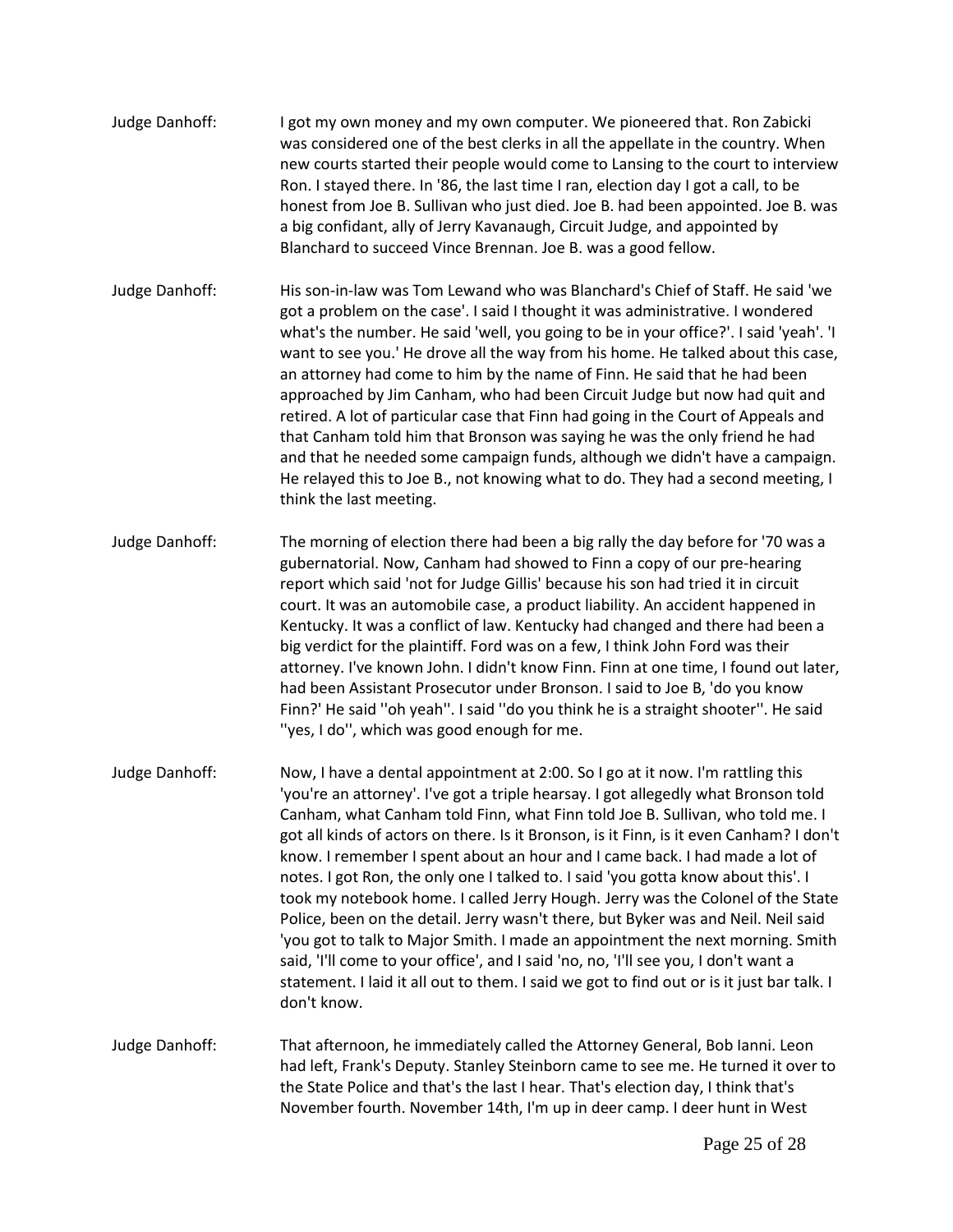Branch. I get up there at noon the day before and at the crook I said 'is there any phone calls'? He said, 'yeah, there's a call for a Judge Danhoff. And I said, "that's me." It was Ianni. He said it all came down. I said, 'what do you mean'. He said, 'well, we got to Canham, got to Finn, Finn finally said "I can't go any farther, I've got a client'.

Judge Danhoff: I think what they wanted was to give Finn marked money. He said we've gotten Canham. We got back from Florida, gave him immunity, wired him, gave him marked bills. He called Bronson, they met, he turned \$20,000 over to Bronson. Bronson walked out the door and, boom. The whole conversation is recorded. There are still some questions in there. Bronson keeps saying to Canham, "well, are you okay? Is this alright with you"? Oh yeah, I'm fine, I'm fine, I'm fine. I find our later that Canham knew about the case before it was assigned to Bronson's panel. Because Canham had gone to Chicago for the wedding of Tom Brennan's daughter, I think, where John Kruse was describing this case and people involved and telling them that Jim Finn had the case. Bronson is arrested. Now I call Soapy, who's the Chief Justice and we go from there. I called Ron right away, I call the Court Administrator. I call my wife, I said "the phone's gonna ring off but don't tell them where I am." I was just eating my dinner, my steak. The phone rings, it's my son who knew where I was. Just got a report that Judge Bronson was arrested, brought to Lansing, goes home and committed suicide.

- Judge Danhoff: The next morning is the opening of deer season. Everybody is going out. I'm going back to Lansing to put together a statement with Ron. Yes, I had started an investigation, never dreaming it would go that far. Of course, his funeral. It was on Sunday, Jerry being Jewish, buried the next day at Kauffman. Traumatic, terrible experience, his wife, his boys. His brother was the district judge, wrote me a very nice letter. Canham is dead now, you did what you had to do. We survived that.
- Judge Danhoff: The court increased to 24 in '88. I thought we were in good shape. We took a terrible budget hit for a while. I got part of it restored. At the same time, they were changing workers comp. We went from 18 to 24 judges. One of the big things that finally convinced the Supreme Court, for us to control our own oral argument. We were the only appellate court where if you asked for oral argument, you got 30 minutes you could go on. Then we had to give it to them. Now we can set up what is called a summary doc which most appellate courts have. One issued case, you get a proposed order with a report, you sign off. You get three judges, you don't have more. Finally, we could call up three retired judges. I sat on it now. We took 60 cases, we got rid of 56 of them. So you wiped out the back log. Guilty pleas were finally not made appealable as a right so that case load was going down and became manageable. I knew it had been a great time. Twenty-three years was going to be up. I anticipated there would be a contested election. I had been through a number of them. Attorney General, court, was 23 years on the bench. Here was a court that I helped create. Concon delegates when they came back accused me of the only delegate who got job security on a con-con seat.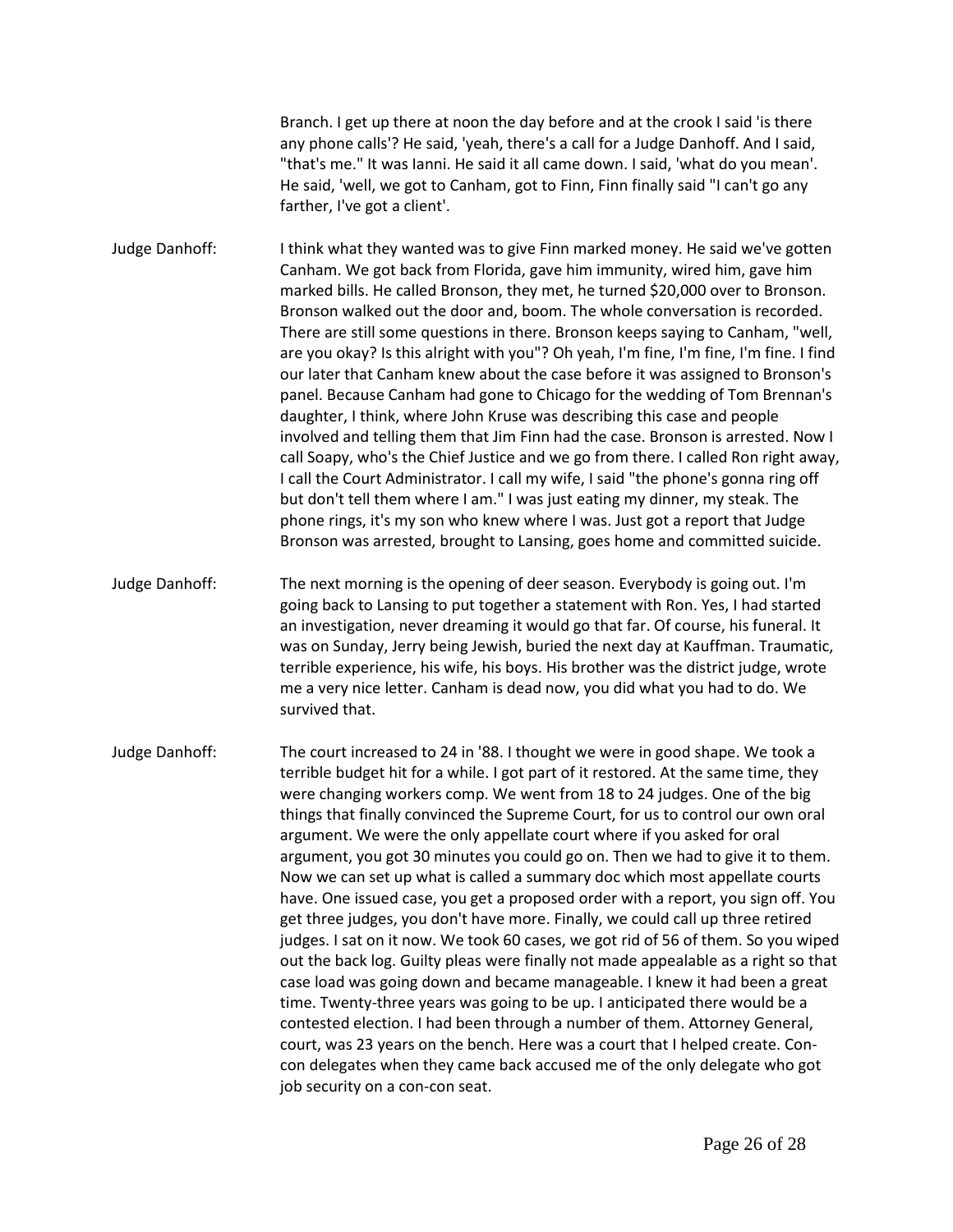- Judge Danhoff: I created the court. Glen Allen came on to serve later on. Here was my chance to serve with him. Served great people on the bench. Really on every court. Tim Quinn and Louie McGregor, later on, Dick Maher who just passed away, Joe B. Sullivan. In politics, at least most of the time I was there, did not play a part. Mike O'Hara was assigned to the Court of Appeals in Detroit. He used to remark 'what a difference between that and the Supreme Court. Here we talked the law. Sure we differed philosophically, maybe you can put that with a political label but it wasn't overt, Democrat, Republican.
- Judge Danhoff: I served many Chief Justices, Soapy Williams, Mary Coleman, excellent first woman Chief Justice. Did a great job. She is the one that began to get this court reorganization movement under very difficult circumstances. Of course, my wife was happy. I had four kids. By the time I went on the bench I was spending a lot more time at home. They were in college but some of the were in high school. So, that 23 years beginning in '69, my son graduated Michigan State in '71, went on to law school. My girls were just going, I had one that was just nine years old.
- Judge Danhoff: Working in the Governor's office you weren't home a lot, particularly when you've got riots, campaigns, going to Mackinac Island, entertain a bunch of legislators, fly home for two days and fly back. We were working on sales tax. It was a varying experience and I look back and it probably quite diffuse and a little bit different, I think considering. The con-con in particular. Romney, of course, was a very popular Governor, well known. He's got a building named after him. You can serve with Governors but it doesn't sometimes show you serve the Governor. Here was George Romney, got a building, presidential, the press loved him. Every time we went to the National Governor's Conference he was always one they interviewed. That was Harmon's job or Milliman. In working with the legislature, and when I became Chief Judge I worked the budget on my own for our court. The bills for a new judge, when I went to Dick Young or Bill Sederburg, I knew them on a one to one basis on my own. Not because I was appointed Chief Judge, they knew who I was. When I talked to them I not only had facts, they would believe me. I was always glad I took the job with the legislature. I always wanted to stay with the law, one way or another, Attorney General, even con-con. Sometimes you could lose that, taking this political job or that political job.
- Bob LaBrant: So, Bob, in 1992 you made the decision to retire from the Court of Appeals.

Judge Danhoff: Governor called after Governor John Swainson died, office called and said "would you like to be on the historical commission?" And I said "yeah, I would". And then still on, got reappointed and we meet about every other month, six weeks, and I've been active there. Then one day, not too long before the last Gubernatorial election, the phone rings and "hang on, the Governor wants to talk to you". He said 'I'm putting together a blue-ribbon commission on casino gambling. Would you want to be on that?'. I said "well, yeah, if you want me to". He said "fine". He named some names, head of the FBI, Sister, she's head of the UV Mercy, Al Taublin, a big developer, a couple of high-powered ministers, Reggie Turner was on, he's gonna be the new President of the State Bar. He said